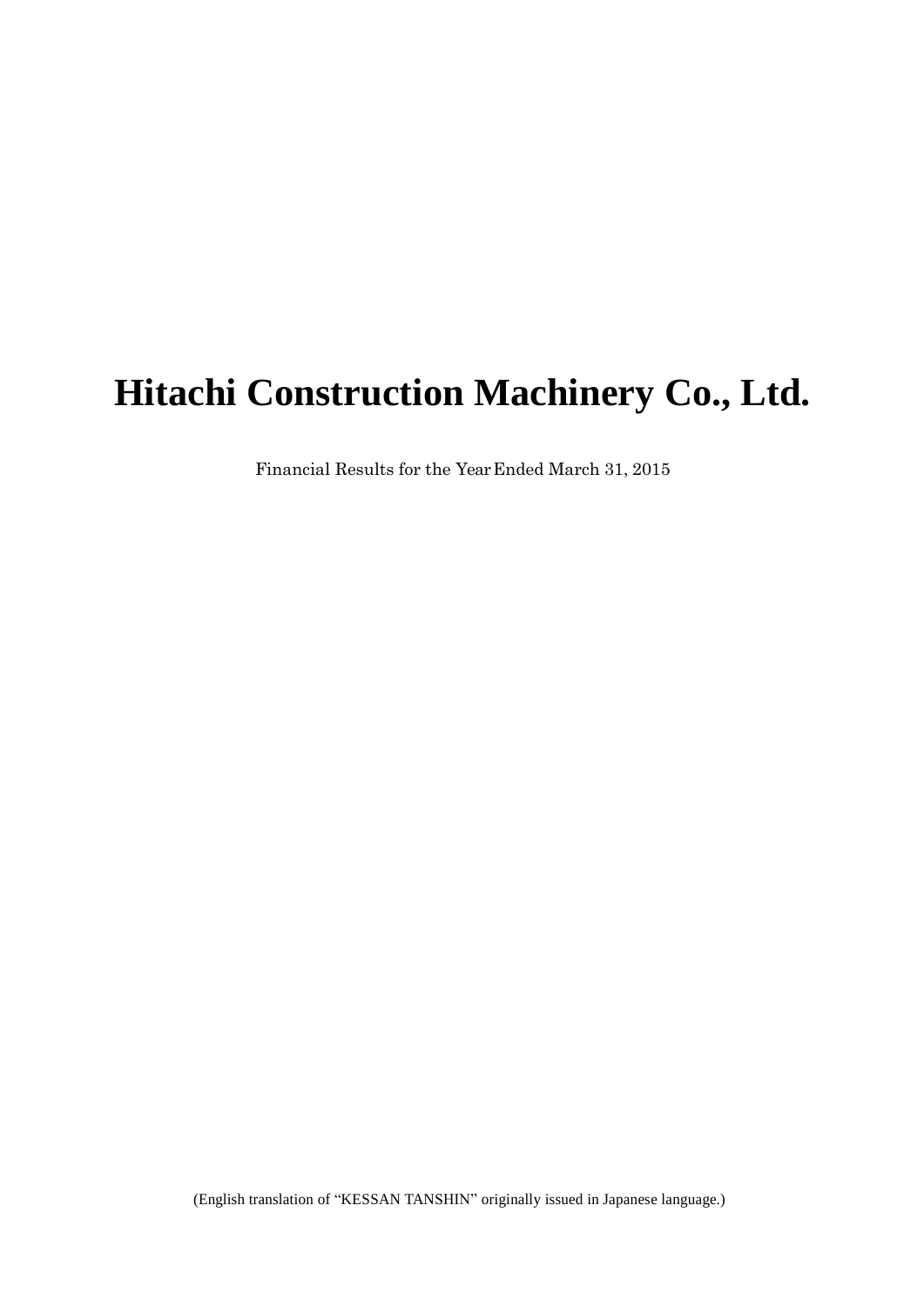### **Consolidated Financial Results for the Year Ended March 31, 2015 (IFRS)** June 23, 2015

Listed company: Hitachi Construction Machinery Co., Ltd. (HCM) Stock exchange: Tokyo (first section) Code number: 6305 URL <http://www.hitachi-c-m.com/> Representative: Yuichi Tsujimoto, President and Chief Executive Officer

Scheduled date of ordinary General Meeting of Shareholders: June 22, 2015

Scheduled date for submission of Securities Report: June 23, 2015

1. Consolidated results for the year ended March 2015 (April 1, 2014 to March 31, 2015)

### (1) Consolidated results

|                |                 |                  |                 |                               |                 |            |                 |                                                    |                 |                         | (Rounded off to the nearest million) |                          |
|----------------|-----------------|------------------|-----------------|-------------------------------|-----------------|------------|-----------------|----------------------------------------------------|-----------------|-------------------------|--------------------------------------|--------------------------|
|                | Revenue         | Operating profit |                 | Income before<br>income taxes |                 | Net income |                 | Net income attributable<br>to owners of the parent |                 | Comprehensive<br>income |                                      |                          |
|                | Millions of yen |                  | Millions of yen | $\%$                          | Millions of ven |            | Millions of yen | %                                                  | Millions of ven |                         | % Millions of yen                    | %                        |
| March 31, 2015 | 815,792         | 1.6              | 63,131          | (15.7)                        | 58.953          | (2.2)      | 30,256          | (27.9)                                             | 26,023          | (27.2)                  | 56,996                               | (10.4)                   |
| March 31, 2014 | 802.988         |                  | 74.863          | -                             | 60.252          |            | 41.976          |                                                    | 35.747          | –                       | 63.602                               | $\overline{\phantom{0}}$ |

|                | Net income attributable to<br>owners of the Parent per share<br>(basic) | Net income attributable to<br>owners of the Parent per share<br>(diluted) | Profit on equity attributable to<br>owners of the parent | Ratio of income before<br>income taxes to total assets | Operating profit to revenue |
|----------------|-------------------------------------------------------------------------|---------------------------------------------------------------------------|----------------------------------------------------------|--------------------------------------------------------|-----------------------------|
|                | Yen                                                                     | Yen                                                                       | $\%$                                                     | $\%$                                                   | $\%$                        |
| March 31, 2015 | 122.44                                                                  | 122.42                                                                    | 6.3                                                      | 5.4                                                    |                             |
| March 31, 2014 | 168.30                                                                  | 168.24                                                                    | 9.6                                                      | 5.5                                                    | 9.3                         |

References:

1. Equity in net earnings of affiliated companies March 2015: ¥1,454 million March 2014: ¥243 million

2. Earnings per share attributable to owners of the parent (basic and diluted) are based on profit attributable to owners of the parent.

(2) Consolidated financial position

|                | Total assets    | Total equity    | Total equity attributable<br>to owners of the parent | Equity attributable to owners<br>of the parent<br>ratio | Equity per share attributable to<br>owners of the parent |
|----------------|-----------------|-----------------|------------------------------------------------------|---------------------------------------------------------|----------------------------------------------------------|
|                | Millions of yen | Millions of ven | Millions of ven                                      | %                                                       | Yen                                                      |
| March 31, 2015 | 1,064,673       | 497.902         | 431,227                                              | 40.5                                                    | 2,028.57                                                 |
| March 31, 2014 | .101.114        | 455.953         | 397,004                                              | 36.1                                                    | 1,868.17                                                 |

#### (3) Consolidated cash flows

|                | Net cash from<br>operating activities | Net cash from<br>investing activities | Net cash from<br>financial activities | Cash and cash equivalents<br>at end of year |
|----------------|---------------------------------------|---------------------------------------|---------------------------------------|---------------------------------------------|
|                | Millions of yen                       | Millions of yen                       | Millions of yen                       | Millions of yen                             |
| March 31, 2015 | 106.229                               | (17,976)                              | (96,294)                              | 51.433                                      |
| March 31, 2014 | 80.284                                | (41, 172)                             | (55, 694)                             | 53.672                                      |

#### 2. Dividends status

|                                |                         |                          | Cash dividends per share | Dividends | Dividend | Dividends on    |                                   |                                   |
|--------------------------------|-------------------------|--------------------------|--------------------------|-----------|----------|-----------------|-----------------------------------|-----------------------------------|
|                                | First<br><b>Ouarter</b> | Second<br><b>Ouarter</b> | Third<br><b>Ouarter</b>  | Year end  | Total    |                 | Payout<br>Ratio<br>(Consolidated) | Equity<br>Ratio<br>(Consolidated) |
|                                | Yen                     | Yen                      | Yen                      | Yen       | Yen      | Millions of yen | $\%$                              | $\%$                              |
| March 31, 2014                 |                         | 25.00                    |                          | 25.00     | 50.00    | 10,624          | 29.7                              | 2.8                               |
| March 31, 2015                 |                         | 30.00                    |                          | 30.00     | 60.00    | 12.754          | 49.0                              | 3.1                               |
| March 31, 2016<br>(Projection) |                         | 30.00                    |                          | 30.00     | 60.00    |                 | 47.2                              |                                   |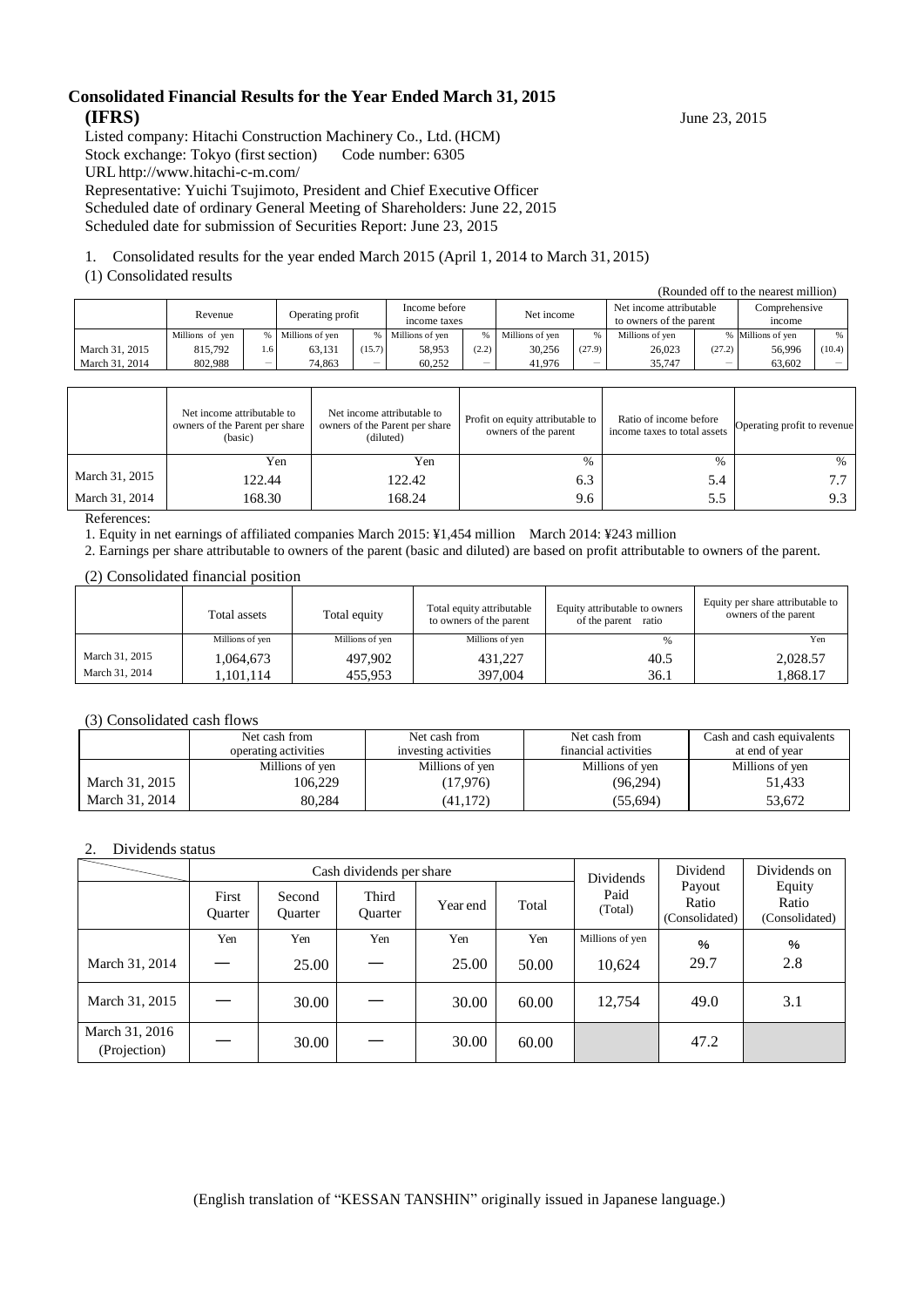3. Projected consolidated results for the fiscal year ending March 2016 (April 1, 2015 to March 31, 2016)

|                                   | Revenue            |       | Operating profit   |                          | Income before<br>income taxes |        | Net income<br>attributable to<br>owners of the<br>parent |                          | Net income<br>attributable to<br>owners of the<br>parent per<br>share (basic) |
|-----------------------------------|--------------------|-------|--------------------|--------------------------|-------------------------------|--------|----------------------------------------------------------|--------------------------|-------------------------------------------------------------------------------|
|                                   | Millions of<br>yen | $\%$  | Millions of<br>yen | $\%$                     | Millions of<br>yen            | $\%$   | Millions of<br>yen                                       | $\%$                     | Yen                                                                           |
| September 30,<br>$2015$ (Interim) | 380,000            | ۰     | 18,500             | $\overline{\phantom{a}}$ | 15,500                        | ۰      | 5,500                                                    | $\overline{\phantom{a}}$ | 25.87                                                                         |
| March 31, 2016                    | 810,000            | (0.7) | 54,000             | (14.5)                   | 49,000                        | (16.9) | 27,000                                                   | 3.8                      | 127.01                                                                        |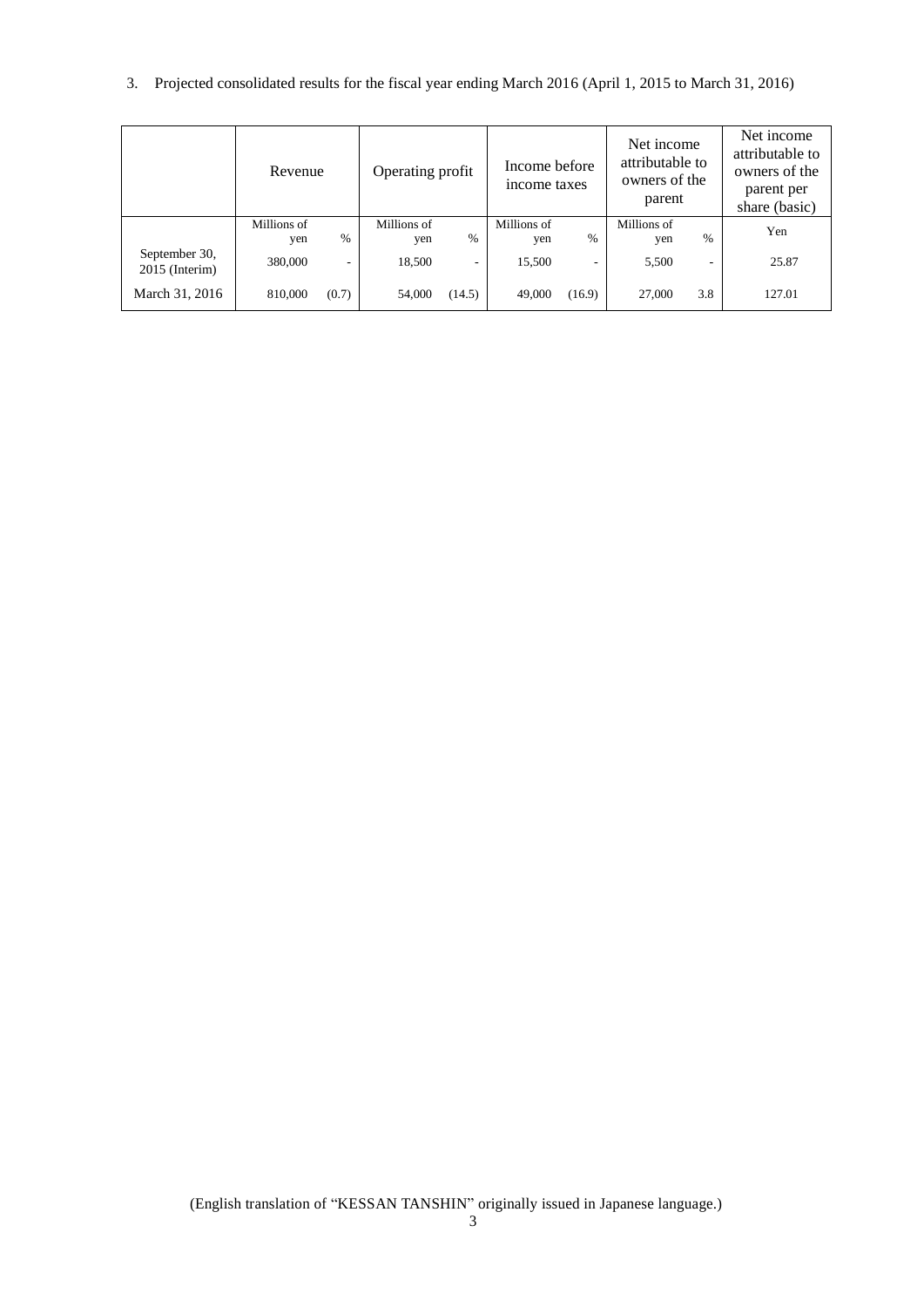\*Notes

- (1) Significant changes involving subsidiaries during the fiscal year (changes involving specific subsidiaries accompanying changes in the scope of consolidation): None
- (2) Changes in accounting policies; changes in accounting estimates [1] Changes in accounting policies required by IFRS None [2] Changes in accounting policies other than those in [1] None [2] Changes in accounting policies other than those in [1] None<br>
[3] Changes in accounting estimates None [3] Changes in accounting estimates (3) Number of outstanding shares (common shares) [1] Number of outstanding shares at fiscal year-end (including treasuryshares) March 2014: 215,115,038 [2] Number of treasury shares at fiscal year-end March 2015: 2,537,814 March 2014: 2,605,021 [3] Average number of common shares outstanding during the fiscal year (shares)<br>March 2015: 212,544,707 March 2014: 212,406,699 March 2015: 212,544,707

#### Indication of audit procedure implementation status

This earnings report is exempt from audit procedure based upon the Financial Instruments and Exchange Act. At the time of disclosing the earnings report, the company has completed audit procedure on its consolidated financial statements based upon the Financial Instruments and Exchange Act.

#### Explanation on the appropriate use of results forecasts and other importantitems

(1) The Company adopted International Financial Reporting Standards ("IFRS") from the presentation of the consolidated financial statements in its annual securities report for the fiscal year ending March 31, 2015**.** This report is a voluntary disclosure for major information of its consolidated financial statements based on IFRS. The Company has disclosed the earnings report (for the year ended march 31, 2015, consolidated) based on Japanese GAAP on April 27, 2015.

(2) Any forward-looking statements in the report, including results forecasts, are based on certain assumptions that were deemed rational as well as information currently available to the Company at this time. However, various factors could cause actual results to differ materially.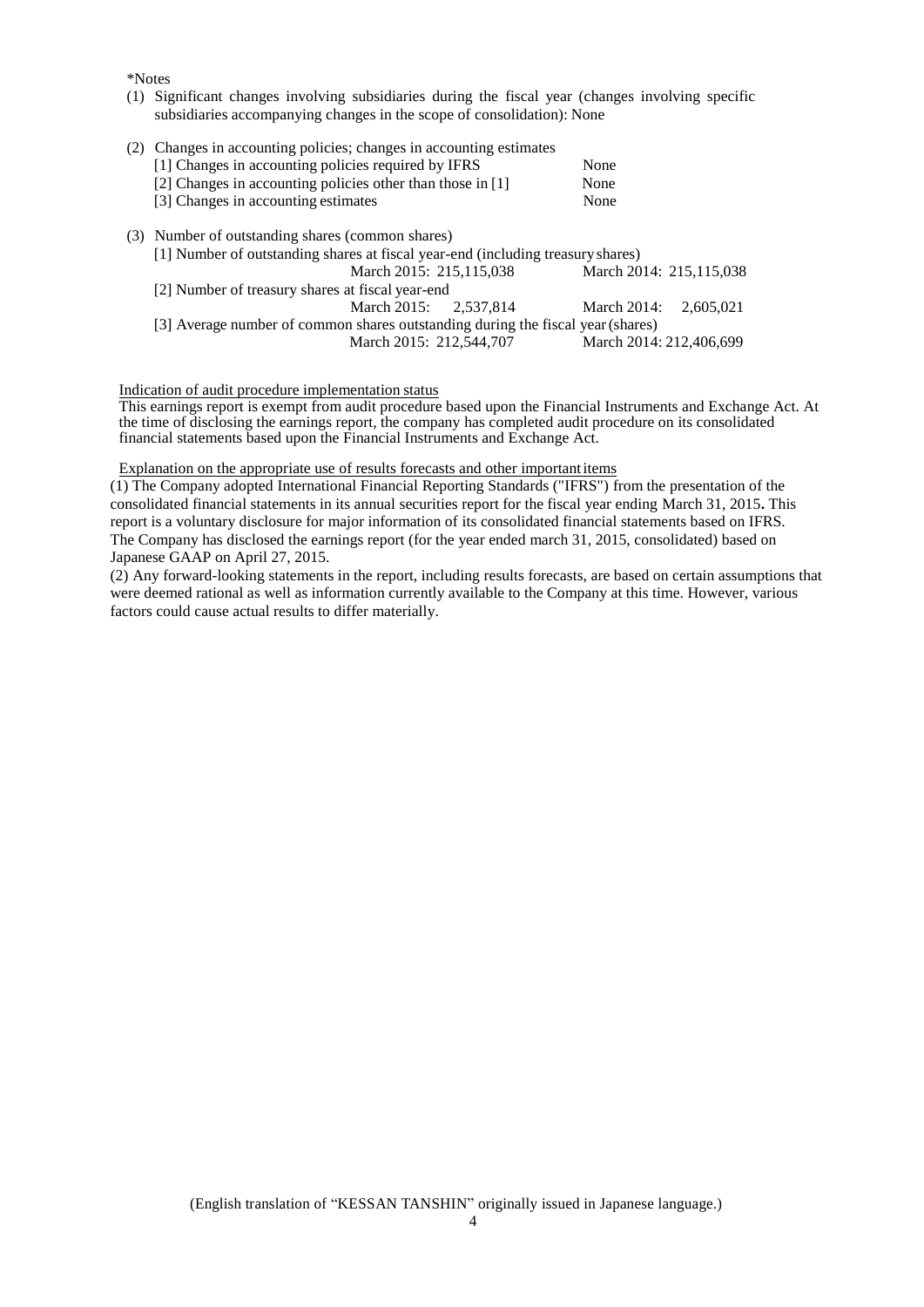## **Index of the Attachment**

<span id="page-4-0"></span>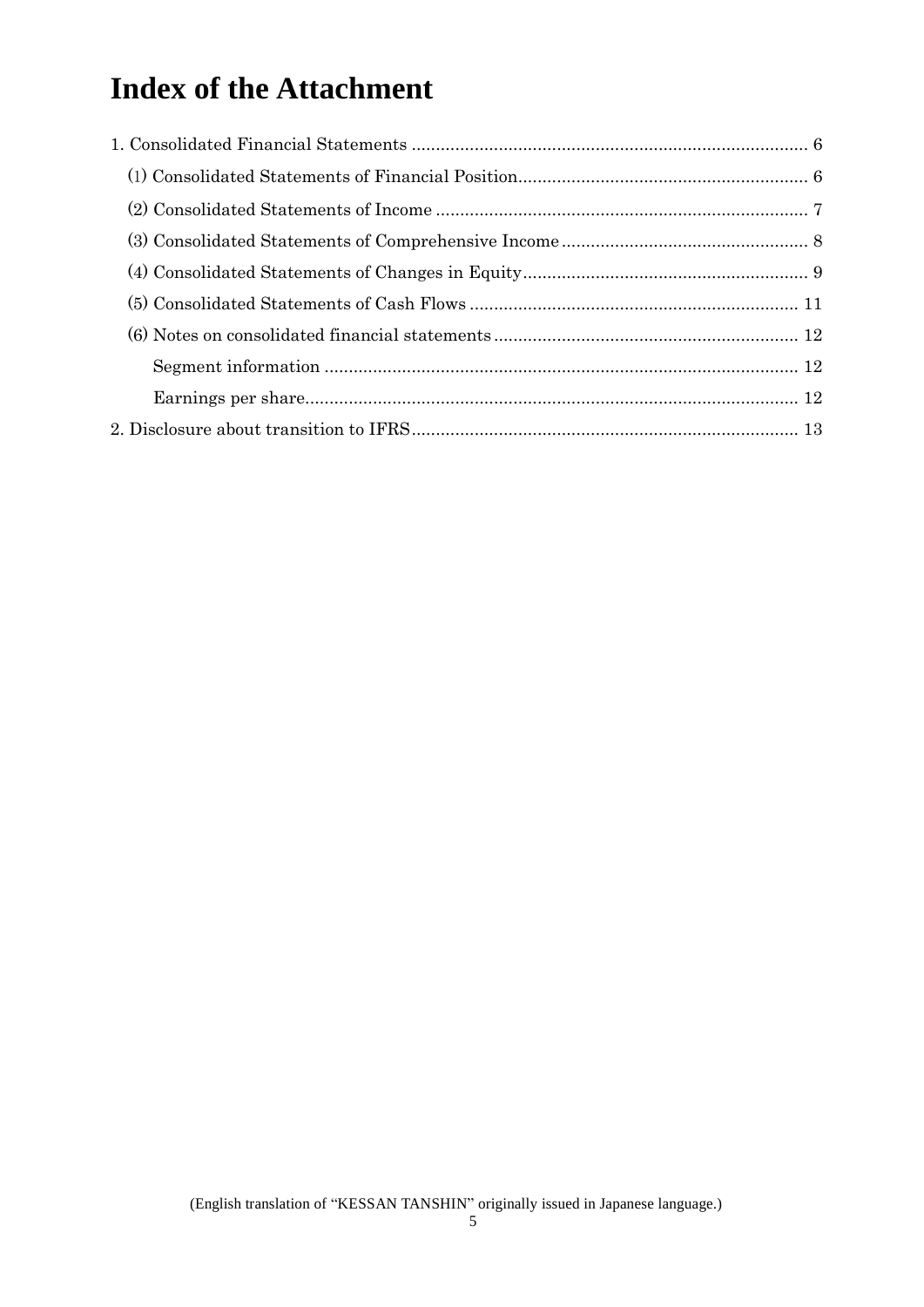## <span id="page-5-0"></span>**1. Consolidated Financial Statements**

<span id="page-5-1"></span>(1) Consolidated Statements of Financial Position

|                                                   |             |             | (Millions of yen) |
|---------------------------------------------------|-------------|-------------|-------------------|
|                                                   | As of March | As of March | As of April       |
|                                                   | 31, 2015    | 31, 2014    | 1,2013            |
| Assets                                            |             |             |                   |
| Current assets                                    |             |             |                   |
| Cash and cash equivalents                         | 51,433      | 53,672      | 66,622            |
| Trade receivables                                 | 231,473     | 248,396     | 248,858           |
| Inventories                                       | 313,488     | 321,153     | 314,723           |
| Other financial assets                            | 32,053      | 29,412      | 19,512            |
| Other current assets                              | 10,519      | 10,460      | 18,610            |
| Total current assets                              | 638,966     | 663,093     | 668,325           |
| Non-current assets                                |             |             |                   |
| Property, plant and equipment                     | 281,326     | 285,513     | 269,440           |
| Intangible assets                                 | 9,972       | 13,018      | 18,223            |
| Goodwill                                          | 9,590       | 8,646       | 8,675             |
| Investments accounted for using the equity method | 31,913      | 23,369      | 18,031            |
| Trade receivables                                 | 30,089      | 50,744      | 49,166            |
| Deferred tax asset                                | 18,331      | 16,783      | 19,073            |
| Other financial assets                            | 31,110      | 30,145      | 28,753            |
| Other non-current assets                          | 13,376      | 9,803       | 6,725             |
| Total non-current assets                          | 425,707     | 438,021     | 418,086           |
| Total assets                                      | 1,064,673   | 1,101,114   | 1,086,411         |
| Liabilities                                       |             |             |                   |
| <b>Current liabilities</b>                        |             |             |                   |
| Trade and other payables                          | 210,345     | 209,936     | 222,650           |
| Bonds and borrowings                              | 137,094     | 219,758     | 192,821           |
| Income tax payables                               | 7,626       | 8,206       | 14,143            |
| Other financial liabilities                       | 8,722       | 11,442      | 12,360            |
| Other current liabilities                         | 5,273       | 5,388       | 5,133             |
| Total current liabilities                         | 369,060     | 454,730     | 447,107           |
| Non-current liabilities                           |             |             |                   |
| Trade and other payables                          | 20,091      | 19,331      | 11,802            |
| Bonds and borrowings                              | 150,579     | 151,542     | 200,162           |
| Retirement and severance benefit                  | 13,446      | 12,505      | 13,901            |
| Deferred tax liability                            | 9,483       | 195         | 396               |
| Other financial liabilities                       | 194         | 280         | 808               |
| Other non-current liabilities                     | 3,918       | 6,578       | 5,938             |
| Total non-current liabilities                     | 197,711     | 190,431     | 233,007           |
| <b>Total liabilities</b>                          | 566,771     | 645,161     | 680,114           |
| Equity                                            |             |             |                   |
| Equity attributable to owners of the parent       |             |             |                   |
| Common stock                                      | 81,577      | 81,577      | 81,577            |
| Capital surplus                                   | 84,315      | 84,296      | 83,903            |
| Retained earnings                                 | 226,332     | 211,978     | 185,780           |
| Accumulated other comprehensive income            | 42,159      | 22,390      | 3,728             |
| Treasury stock, at cost                           | (3,156)     | (3,237)     | (3,982)           |
| Total Equity attribute to owners of the parent    | 431,227     | 397,004     | 351,006           |
| Non-controlling interests                         | 66,675      | 58,949      | 55,291            |
| Total equity                                      | 497,902     | 455,953     | 406,297           |
| Total liabilities and equity                      | 1,064,673   | 1,101,114   | 1,086,411         |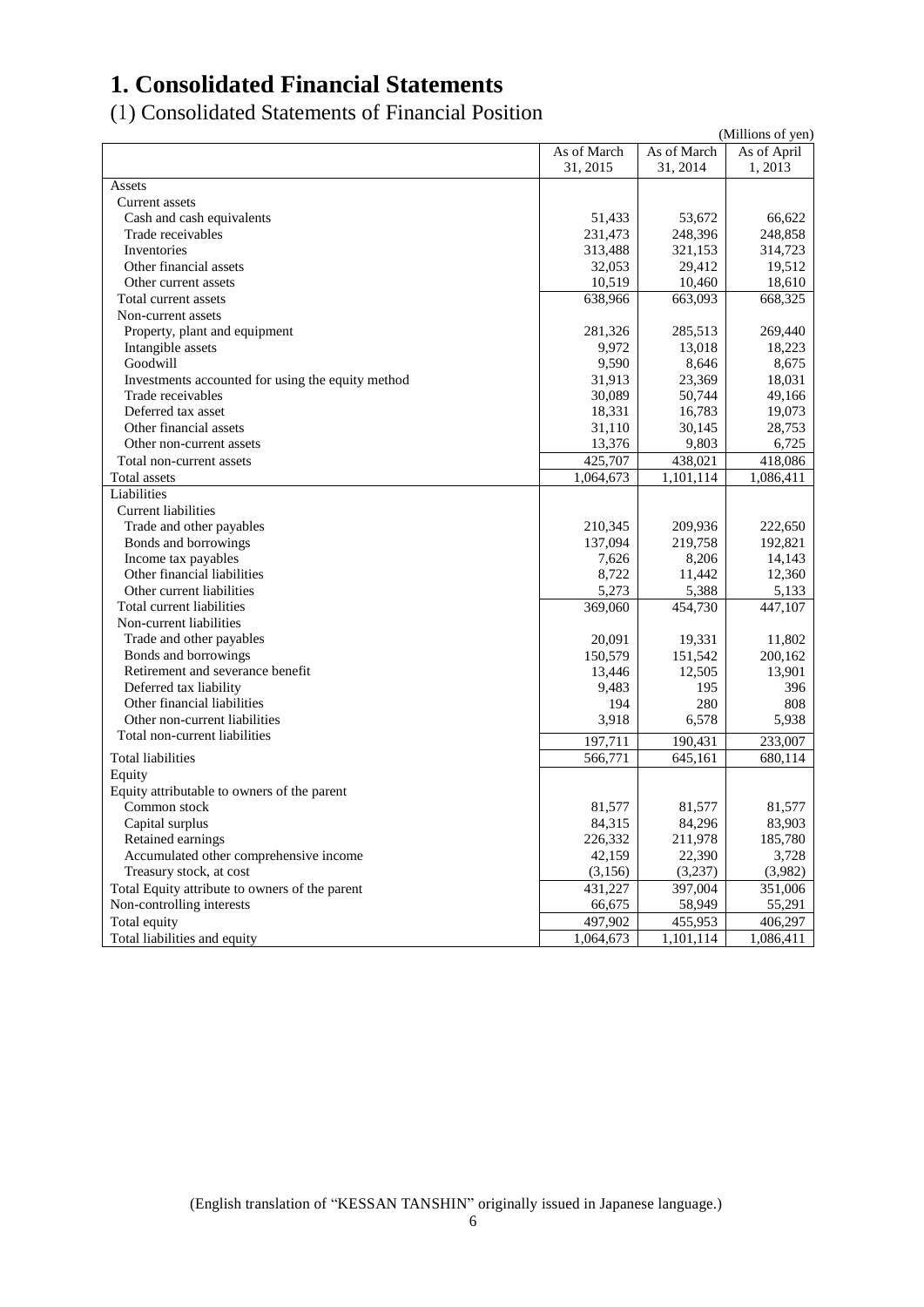## <span id="page-6-0"></span>(2) Consolidated Statements of Income

|                                                                                |                | (Millions of yen) |
|--------------------------------------------------------------------------------|----------------|-------------------|
|                                                                                | Year ended     | Year ended        |
|                                                                                | March 31, 2015 | March 31, 2014    |
| Revenue                                                                        | 815,792        | 802,988           |
| Cost of sales                                                                  | (597, 156)     | (572, 523)        |
| Gross operating profit                                                         | 218,636        | 230,465           |
| Selling, general and administrative expenses                                   | (156,717)      | (154, 261)        |
| Other income                                                                   | 4,496          | 6,475             |
| Other expenses                                                                 | (3,284)        | (7,816)           |
| Operating profit                                                               | 63,131         | 74,863            |
| Financial income                                                               | 4,675          | 4,226             |
| Financial expenses                                                             | (10, 307)      | (19,080)          |
| Share of profits (losses) of investments accounted for using the equity method | 1,454          | 243               |
| Income before income taxes                                                     | 58,953         | 60,252            |
| Income taxes                                                                   | (28,697)       | (18,276)          |
| Net income                                                                     | 30,256         | 41,976            |
|                                                                                |                |                   |
| Net income attributable to                                                     |                |                   |
| Owners of the parent                                                           | 26,023         | 35,747            |
| Non-controlling interests                                                      | 4,233          | 6,229             |
| Total net income                                                               | 30,256         | 41,976            |
|                                                                                |                |                   |
| EPS attributable to owners of the parent                                       |                |                   |
| Net income per share (Basic) (yen)                                             | 122.44         | 168.30            |
| Net income per share (Diluted) (yen)                                           | 122.42         | 168.24            |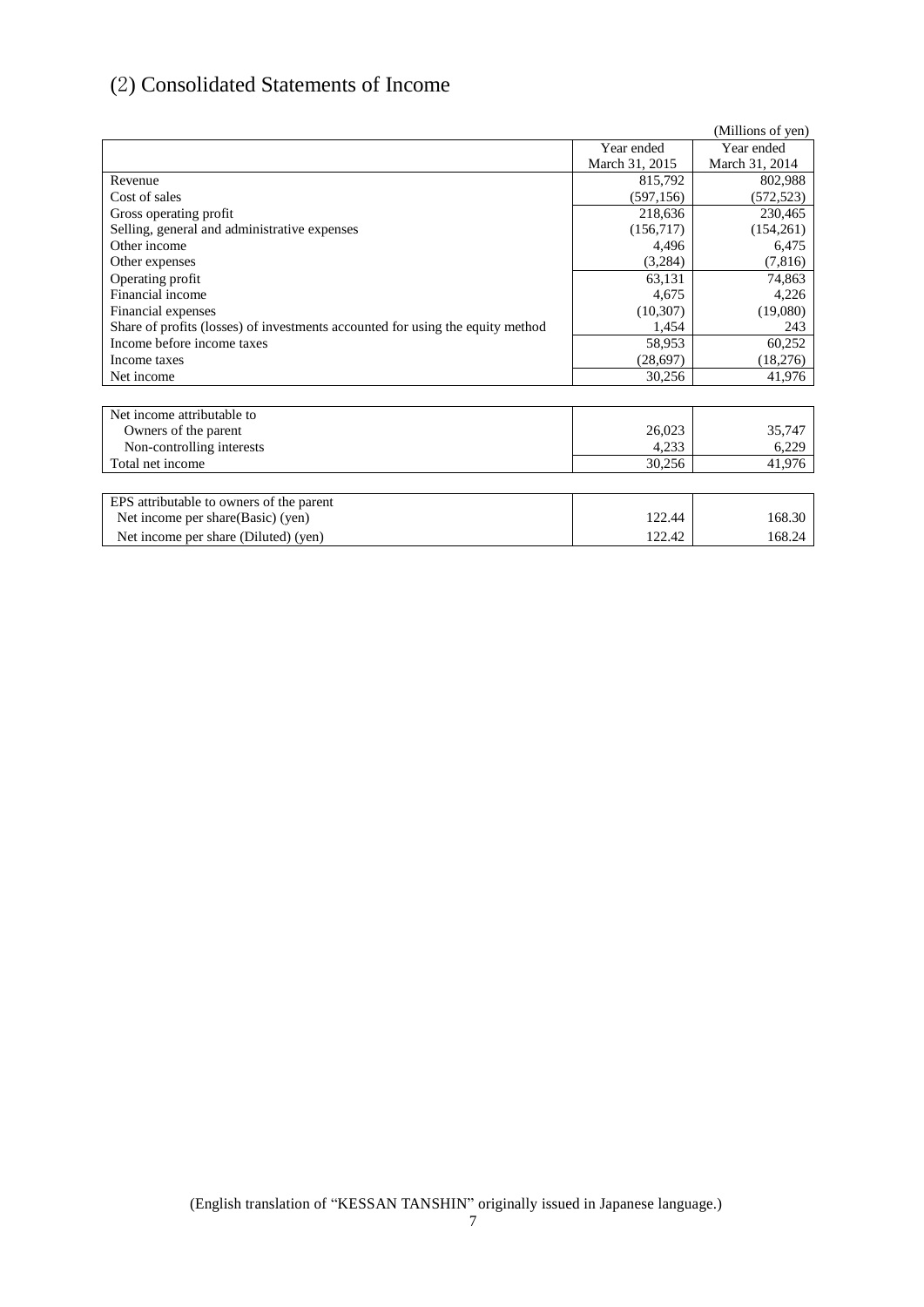## <span id="page-7-0"></span>(3) Consolidated Statements of Comprehensive Income

| $\mathcal{O}_I$ consolidated blatefronts of complements $\mathbf{v}$ meonic |                |                   |
|-----------------------------------------------------------------------------|----------------|-------------------|
|                                                                             |                | (Millions of yen) |
|                                                                             | Year ended     | Year ended        |
|                                                                             | March 31, 2015 | March 31, 2014    |
| Net income for the year                                                     | 30,256         | 41,976            |
| Other comprehensive income                                                  |                |                   |
| Items that cannot be reclassified into net income                           |                |                   |
| Net gains and losses from financial assets measured at fair value           |                |                   |
| through OCI                                                                 | 603            | 824               |
| Remeasurements of defined benefit obligations                               | (369)          | 688               |
| Other comprehensive income of equity method associates                      | (151)          |                   |
| Items that can be reclassified into net income                              |                |                   |
| Foreign currency translation adjustments                                    | 24,640         | 14,707            |
| Cash flow hedges                                                            | 121            | 1,909             |
| Other comprehensive income of equity method associates                      | 1,896          | 3,495             |
| Other comprehensive income, net of taxes                                    | 26,740         | 21,626            |
| Comprehensive income                                                        | 56,996         | 63,602            |
| Comprehensive income attributable to                                        |                |                   |
| Owners of the parent                                                        | 45,782         | 54,409            |
| Non-controlling interests                                                   | 11,214         | 9,193             |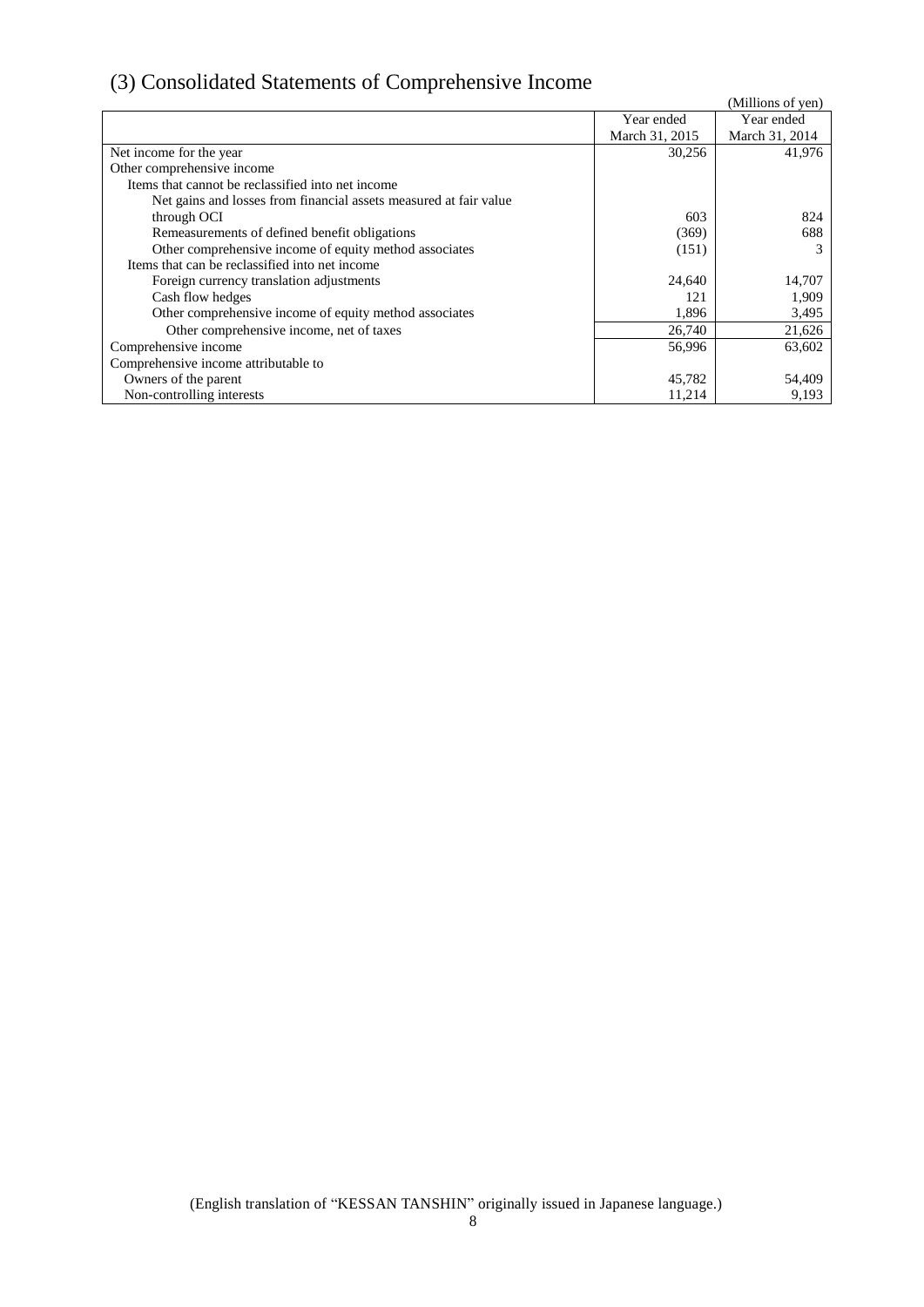## (4) Consolidated Statements of Changes in Equity

Year ended March 31, 2015

(Millions of yen)

|                                     |        | Equity attributable to owners of the parent |          |                                        |                  |           |  |  |  |  |
|-------------------------------------|--------|---------------------------------------------|----------|----------------------------------------|------------------|-----------|--|--|--|--|
|                                     |        |                                             |          | Accumulated other comprehensive income |                  |           |  |  |  |  |
|                                     |        |                                             |          |                                        | Net gains and    |           |  |  |  |  |
|                                     | Common | Capital                                     | Retained | Remeasurements of                      | losses from      |           |  |  |  |  |
|                                     | stock  | surplus                                     | earnings | defined benefit                        | financial assets | Cash flow |  |  |  |  |
|                                     |        |                                             |          | obligations                            | measured at fair | hedges    |  |  |  |  |
|                                     |        |                                             |          |                                        | value through    |           |  |  |  |  |
|                                     |        |                                             |          |                                        | <b>OCI</b>       |           |  |  |  |  |
| Balance at beginning of year        | 81,577 | 84,296                                      | 211,978  | 700                                    | 6,887            | (309)     |  |  |  |  |
| Profit for the year                 |        |                                             | 26,023   |                                        |                  |           |  |  |  |  |
| Other comprehensive income          |        |                                             |          | (515)                                  | 623              | 162       |  |  |  |  |
| Comprehensive income for the year   | ۰      |                                             | 26,023   | (515)                                  | 623              | 162       |  |  |  |  |
| Acquisition of treasury stock       |        |                                             |          |                                        |                  |           |  |  |  |  |
| Sale of treasury stock              |        | 19                                          |          |                                        |                  |           |  |  |  |  |
| Increase/decrease by share exchange |        |                                             |          |                                        |                  |           |  |  |  |  |
| Dividends to owners of the parent   |        |                                             | (11,689) |                                        |                  |           |  |  |  |  |
| Gains/losses on change in equity    |        |                                             |          |                                        |                  | 30        |  |  |  |  |
| Transfer to retained earnings       |        |                                             | 20       |                                        | (20)             |           |  |  |  |  |
| Other increase/decrease             |        |                                             |          |                                        |                  |           |  |  |  |  |
| Transaction with owners             |        | 19                                          | (11,669) | ٠                                      | (20)             | 30        |  |  |  |  |
| Balance at end of year              | 81,577 | 84,315                                      | 226,232  | 185                                    | 7,490            | (117)     |  |  |  |  |

|                                       |                                                   |        |                                             |           |                 | (Millions of yen) |
|---------------------------------------|---------------------------------------------------|--------|---------------------------------------------|-----------|-----------------|-------------------|
|                                       |                                                   |        | Equity attributable to owners of the parent |           |                 |                   |
|                                       | Accumulated other<br>comprehensive income         |        | Treasury                                    |           | Non-controlling |                   |
|                                       | Foreign<br>currency<br>translation<br>adjustments | Total  | stock,<br>at cost                           | Total     | interests       | Total equity      |
| Balance at beginning of year          | 15,112                                            | 22,390 | (3,237)                                     | 397,004   | 58,949          | 455,953           |
| Profit for the year                   |                                                   |        |                                             | 26,023    | 4,233           | 30,256            |
| Other comprehensive income            | 19,489                                            | 19,759 |                                             | 19,759    | 6,981           | 26,740            |
| Comprehensive income for the year     | 19,489                                            | 19,759 |                                             | 45,782    | 11,214          | 56,996            |
| Acquisition of treasury stock         |                                                   |        | (4)                                         | (4)       |                 | (4)               |
| Sale of treasury stock                |                                                   |        | 85                                          | 104       |                 | 104               |
| Increase/decrease by share exchange   |                                                   |        |                                             |           |                 |                   |
| Dividends to the owners of the parent |                                                   |        |                                             | (11,689)  | (3,418)         | (15,107)          |
| Gains/losses on change in equity      |                                                   | 30     |                                             | 30        | (70)            | (40)              |
| Transfer to retained earnings         |                                                   | (20)   |                                             |           |                 |                   |
| Other increase/decrease               |                                                   |        |                                             |           |                 |                   |
| Transaction with owners               |                                                   | 10     | 81                                          | (11, 599) | (3,488)         | (15, 407)         |
| Balance at end of year                | 34,601                                            | 42,159 | (3,156)                                     | 431,227   | 66,675          | 497,902           |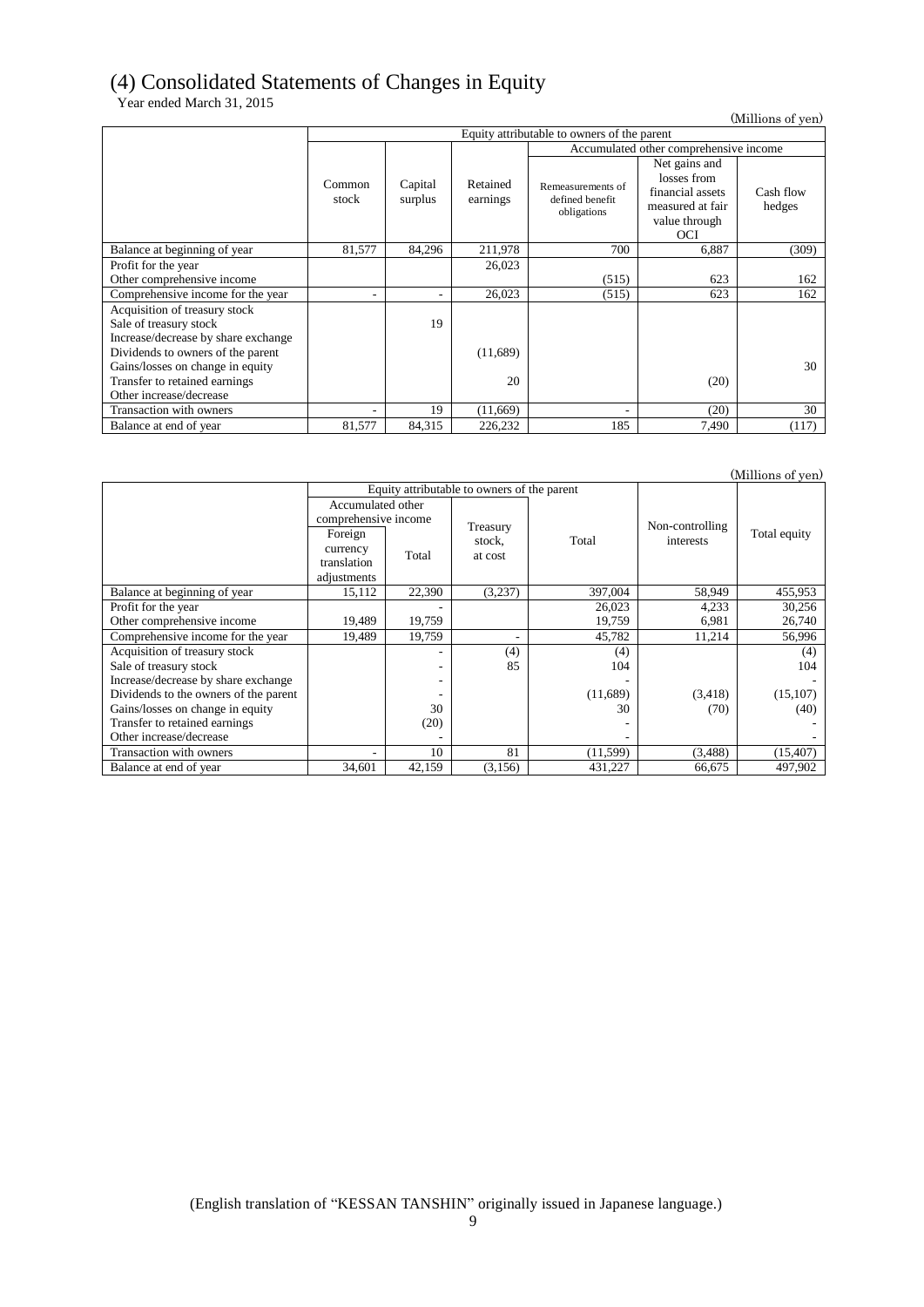(Millions of yen)

|                                                                                                                                                                                                                                     | Equity attributable to owners of the parent |                    |                      |                                                     |                                                                                              |                     |  |  |
|-------------------------------------------------------------------------------------------------------------------------------------------------------------------------------------------------------------------------------------|---------------------------------------------|--------------------|----------------------|-----------------------------------------------------|----------------------------------------------------------------------------------------------|---------------------|--|--|
|                                                                                                                                                                                                                                     |                                             |                    |                      |                                                     | Accumulated other comprehensive income                                                       |                     |  |  |
|                                                                                                                                                                                                                                     | Common<br>stock                             | Capital<br>surplus | Retained<br>earnings | Remeasurements of<br>defined benefit<br>obligations | Net gains and<br>losses from<br>financial assets<br>measured at fair<br>value through<br>OCI | Cash flow<br>hedges |  |  |
| Balance at beginning of year                                                                                                                                                                                                        | 81,577                                      | 83,903             | 185,780              | ۰                                                   | 6,050                                                                                        | (2, 332)            |  |  |
| Profit for the year                                                                                                                                                                                                                 |                                             |                    | 35,747               |                                                     |                                                                                              |                     |  |  |
| Other comprehensive income                                                                                                                                                                                                          |                                             |                    |                      | 700                                                 | 837                                                                                          | 2,013               |  |  |
| Comprehensive income for the year                                                                                                                                                                                                   | ۰                                           |                    | 35,747               | 700                                                 | 837                                                                                          | 2,013               |  |  |
| Acquisition of treasury stock<br>Sale of treasury stock<br>Increase/decrease by share exchange<br>Dividends to owners of the parent<br>Gains/losses on change in equity<br>Transfer to retained earnings<br>Other increase/decrease |                                             | 393                | (9,549)              |                                                     |                                                                                              |                     |  |  |
| Transaction with owners                                                                                                                                                                                                             | ۰                                           | 393                | (9, 549)             | $\overline{\phantom{a}}$                            |                                                                                              |                     |  |  |
| Balance at end of year                                                                                                                                                                                                              | 81,577                                      | 84,296             | 211,978              | 700                                                 | 6,887                                                                                        | (309)               |  |  |

(Millions of yen)

|                                     |                      | Equity attributable to owners of the parent |          |          |                 |              |  |
|-------------------------------------|----------------------|---------------------------------------------|----------|----------|-----------------|--------------|--|
|                                     | Accumulated other    |                                             |          |          |                 |              |  |
|                                     | comprehensive income |                                             | Treasury | Total    | Non-controlling |              |  |
|                                     | Foreign              |                                             | stock,   |          | interests       | Total equity |  |
|                                     | currency             | Total                                       | at cost  |          |                 |              |  |
|                                     | translation          |                                             |          |          |                 |              |  |
|                                     | adjustments          |                                             |          |          |                 |              |  |
| Balance at beginning of year        | ٠                    | 3,728                                       | (3,982)  | 351,006  | 52,291          | 406,297      |  |
| Profit for the year                 |                      |                                             |          | 35,747   | 6.229           | 41,976       |  |
| Other comprehensive income          | 15,112               | 18,662                                      |          | 18,662   | 2,964           | 21,626       |  |
| Comprehensive income for the year   | 15,112               | 18,662                                      |          | 54,409   | 9,193           | 63,602       |  |
| Acquisition of treasury stock       |                      |                                             | (6)      | (6)      |                 | (6)          |  |
| Sale of treasury stock              |                      |                                             | 170      | 563      |                 | 563          |  |
| Increase/decrease by share exchange |                      |                                             | 581      | 581      |                 | 581          |  |
| Dividends to owners of the parent   |                      |                                             |          | (9, 549) | (3,857)         | (13,406)     |  |
| Gains/losses on change in equity    |                      |                                             |          |          | (1,678)         | (1,678)      |  |
| Transfer to retained earnings       |                      |                                             |          |          |                 |              |  |
| Other increase/decrease             |                      |                                             |          |          |                 |              |  |
| Transaction with owners             | ۰                    | ۰                                           | 745      | (8,411)  | (5, 535)        | (13,946)     |  |
| Balance at end of year              | 15,112               | 22,390                                      | (3,237)  | 397,004  | 58,949          | 455,953      |  |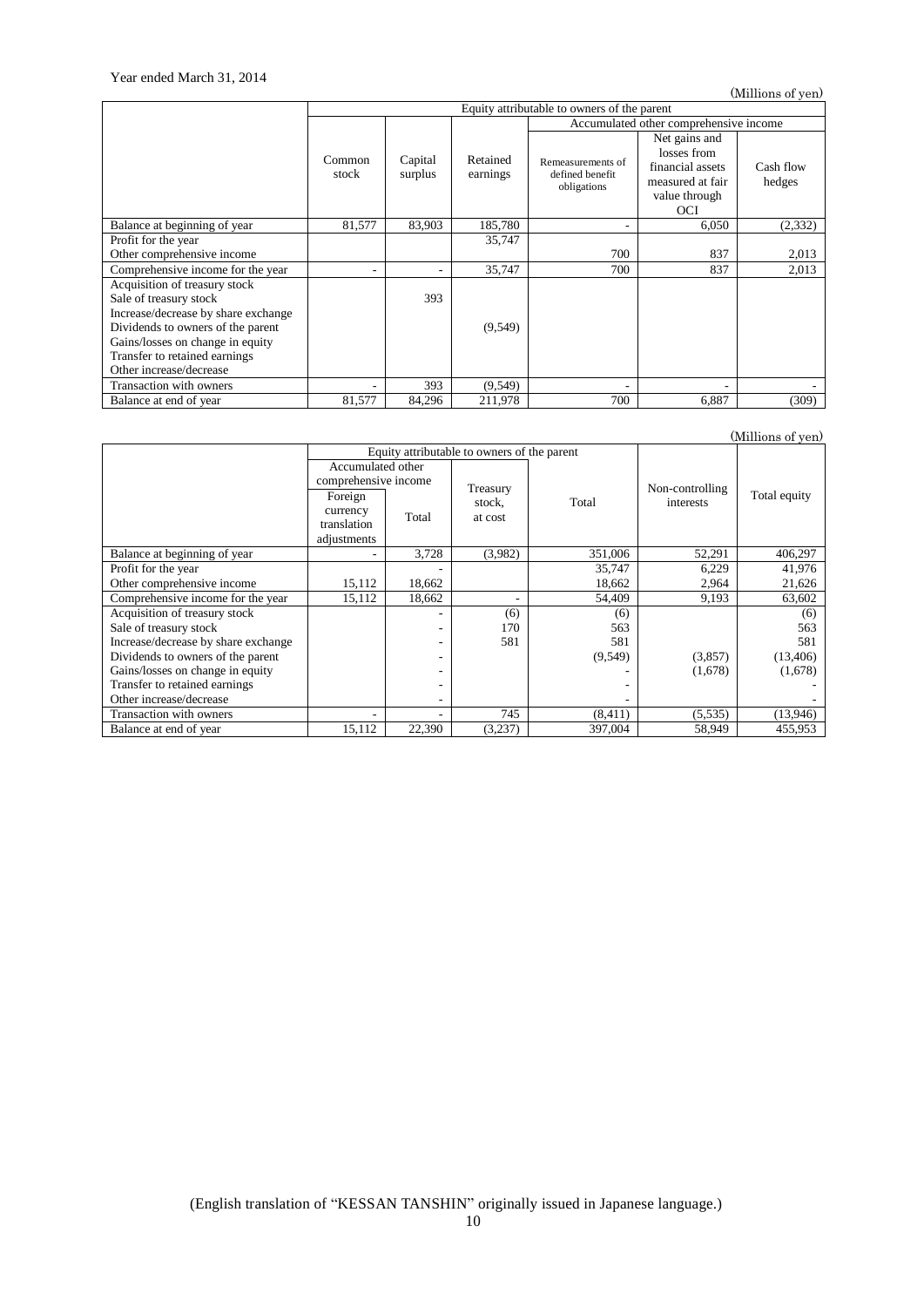## <span id="page-10-0"></span>(5) Consolidated Statements of Cash Flows

| (9) Consondated Blatements of Cash I to                              |                | (Millions of yen) |
|----------------------------------------------------------------------|----------------|-------------------|
|                                                                      | Year ended     | Year ended        |
|                                                                      | March 31, 2015 | March 31, 2014    |
| Net income                                                           | 30,256         | 41,976            |
| Depreciation                                                         | 31,531         | 30,815            |
| Amortization                                                         | 5,885          | 5,773             |
| <b>Impairment</b> losses                                             | 487            | 3,408             |
| Income tax expense                                                   | 28,697         | 18,276            |
| Equity in net earnings of associates                                 | (1,454)        | (243)             |
| Gain (loss) on sales of property, plant and equipment                | 220            | (2,546)           |
| Financial income                                                     | (4,675)        | (4,226)           |
| Financial expense                                                    | 10,307         | 19,080            |
| (Increase) decrease in trade receivables                             | 10,502         | (3,622)           |
| (Increase) decrease in lease receivables                             | 21,731         | 22,600            |
| (Increase) decrease in inventories                                   | 16,643         | 3,627             |
| Increase (decrease) in trade payables                                | (8, 469)       | (12, 850)         |
| Increase (decrease) in provisions and retirement benefit obligations | 1,033          | (576)             |
| Other                                                                | (13, 320)      | (16,796)          |
| Subtotal                                                             | 129,374        | 104,696           |
| Interest received                                                    | 4,055          | 3,837             |
| Dividends received                                                   | 485            | 365               |
| Interest paid                                                        | (8,033)        | (9,229)           |
| Income tax paid                                                      | (19,652)       | (19, 385)         |
| Net cash provided by operating activities                            | 106,229        | 80,284            |
| Capital expenditures                                                 | (15,931)       | (38, 737)         |
| Proceeds from disposal of property, plant and equipment              | 1,930          | 3,875             |
| Purchase of intangible assets                                        | (2,746)        | (3,022)           |
| Purchase of investments in securities and other financial assets     |                |                   |
| (including investments in associates)                                | (3,046)        | (3,725)           |
| Sales of investments in securities and other financial assets        |                |                   |
| (including investments in associates)                                | 2,023          | (855)             |
| Other                                                                | (206)          | 1,292             |
| Net cash used in investing activities                                | (17,976)       | (41, 172)         |
| Increase (decrease) in short-term debt, net                          | (50, 495)      | (29, 638)         |
| Proceeds from long-term debt and bond                                | 60,486         | 39,412            |
| Payments on long-term debt                                           | (86, 603)      | (47, 852)         |
| Payments on lease payables                                           | (4,817)        | (4,964)           |
| Dividends paid to owners of the parent                               | (11,676)       | (9, 556)          |
| Dividends paid to non-controlling interests                          | (3,289)        | (3,276)           |
| Other                                                                | 100            | 180               |
| Net cash used in financing activities                                | (96,294)       | (55, 694)         |
| Effect of exchange rate changes on cash and cash equivalents         | 5.802          | 3,632             |
| Net increase (decrease) in cash and cash equivalents                 | (2,239)        | (12,950)          |
| Cash and cash equivalents at beginning of year                       | 53,672         | 66,622            |
| Cash and cash equivalents at end of year                             | 51,433         | 53,672            |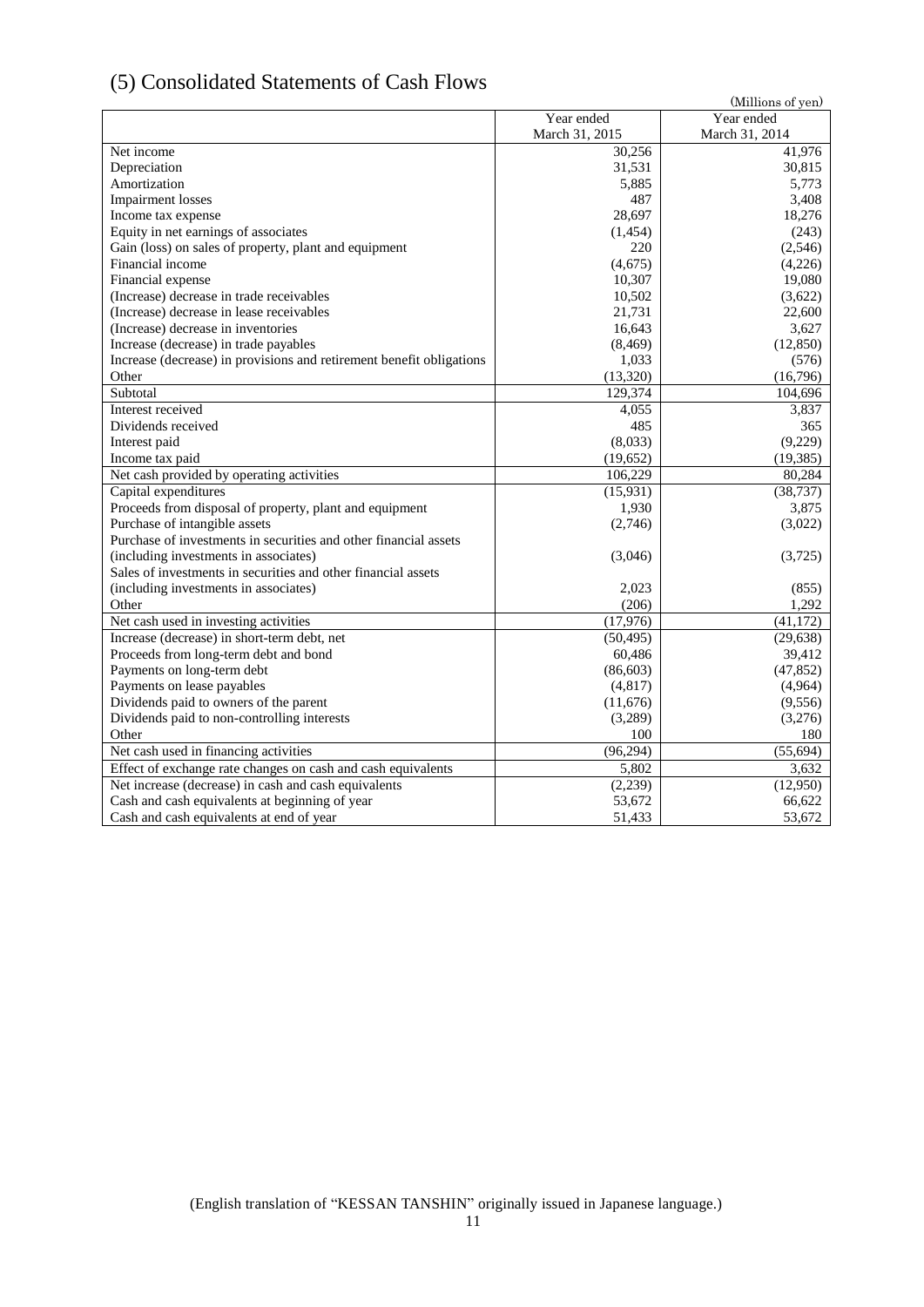## <span id="page-11-0"></span>(6) Notes on consolidated financial statements

## <span id="page-11-1"></span>**Segment information**

## **1. Reportable segment information**

The operating segments of the Company are components of the consolidated group for which separate financial information is available and regularly reviewed by the Board of Directors for the purpose of decision making about allocation of management resources and analysis of their performance.

The business of the consolidation group is the production and distribution of construction machinery, and there are no other operating segments to be distinguished. Therefore, the consolidation group has a single reportable segment, construction machinery business.

### **2. Information on product and service**

The following table shows revenues from outside customers by product and service for the years ended March 31, 2015 and 2014.

|                        |                | (Millions of yen) |
|------------------------|----------------|-------------------|
|                        | Year ended     | Year ended        |
|                        | March 31, 2015 | March 31, 2014    |
| Mining machinery       | 122,127        | 126,802           |
| Construction machinery | 693,665        | 676,186           |
| Total                  | 815,792        | 802,988           |

## <span id="page-11-2"></span>**Earnings per share**

The bases of the calculation for the basic and diluted earnings per share (attributable to owners of the parent) for the years ended March 31, 2015 and 2014 are as follows:

|                                                          |            | (Millions of yen) |
|----------------------------------------------------------|------------|-------------------|
|                                                          | Year ended | Year ended        |
|                                                          | March 31,  | March 31,         |
|                                                          | 2015       | 2014              |
| Profit attributable to owners of the parent              | 26,023     | 35,747            |
| Profit used to calculate of the basic earnings per share | 26,023     | 35,747            |

|                                                                |             | (Number of shares) |
|----------------------------------------------------------------|-------------|--------------------|
|                                                                | Year ended  | Year ended         |
|                                                                | March 31,   | March 31,          |
|                                                                | 2015        | 2014               |
| Weighted average number of common shares outstanding           | 212,544,707 | 212,406,699        |
| Dilutive effect of stock options                               | 30,777      | 68,839             |
| Weighted average number of common shares outstanding - diluted | 212,575,484 | 212,475,538        |

|                                                    |            | Yen`       |
|----------------------------------------------------|------------|------------|
|                                                    | Year ended | Year ended |
|                                                    | March 31,  | March 31,  |
|                                                    | 2015       | 2014       |
| Earnings per share attributable to owners -basic   | 122.44     | 168.30     |
| Earnings per share attributable to owners -diluted | 122.42     | 168.24     |

| Summary of dilutive shares not included the calculation of diluted | 3,050 shares of subscription rights |
|--------------------------------------------------------------------|-------------------------------------|
| earnings per share (attribute to owners of the parent) due to no   | to shares as a result of a special  |
| dilutive effect                                                    | resolution at the annual meeting of |
|                                                                    | shareholder dated on June 26, 2006  |
|                                                                    | 3,320 shares of subscription rights |
|                                                                    | to shares as a result of a special  |
|                                                                    | resolution at the annual meeting of |
|                                                                    | shareholder dated on June 25, 2007  |

(English translation of "KESSAN TANSHIN" originally issued in Japanese language.)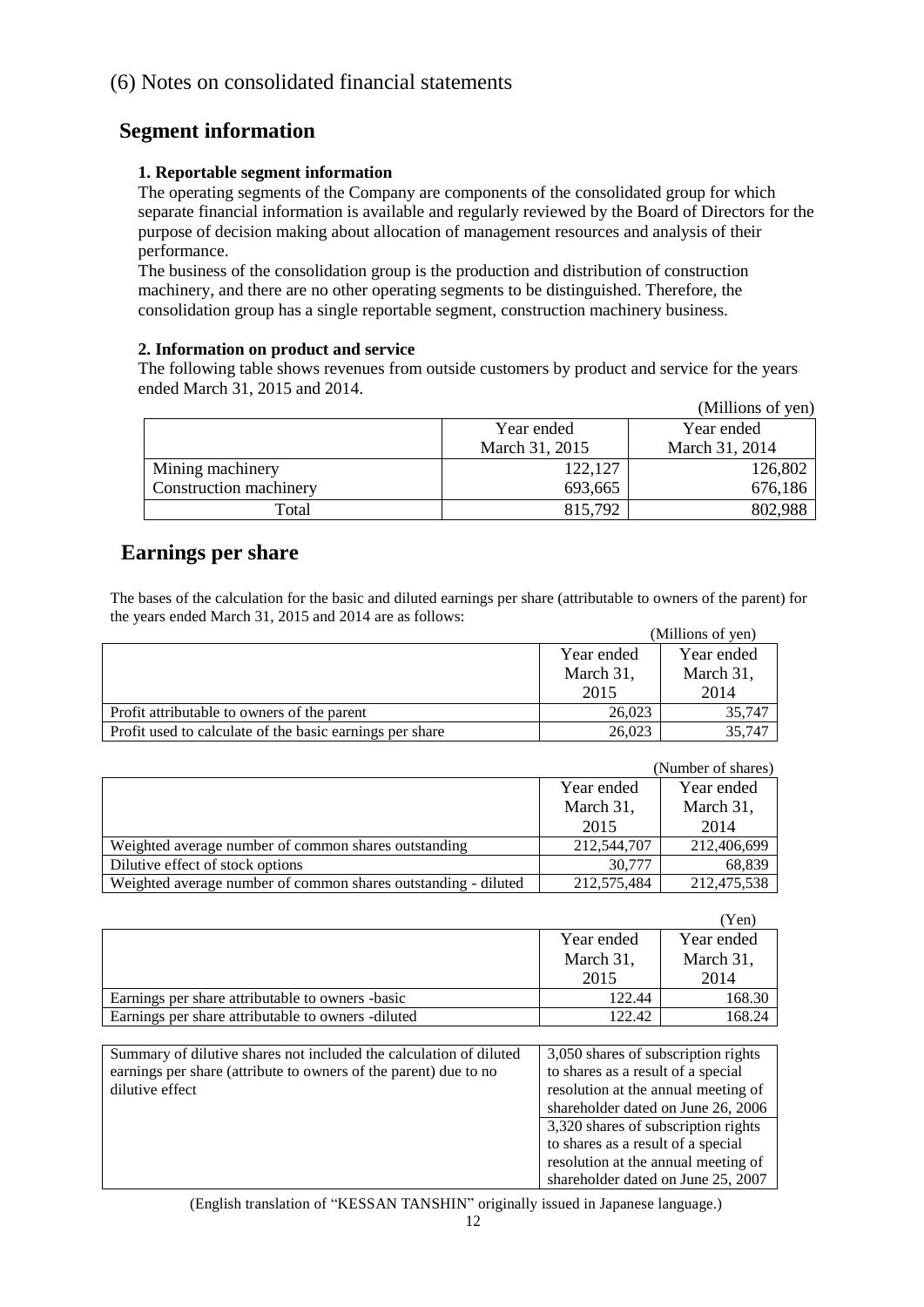## <span id="page-12-0"></span>**2. Disclosure about transition to IFRS**

In preparing its consolidated financial statements as of the date of transition to IFRS, the company has adjusted the amounts reported previously in its consolidated financial statements prepared in accordance with Japanese GAAP. An explanation of how the transition from Japanese GAAP to IFRS has affected the company's consolidated statement of financial position, profit or loss, comprehensive income and cash flows is as follows:

Reconciliation of Equity as of April 1, 2013

|                                      |             |            |                       | (Millions of yen)                |
|--------------------------------------|-------------|------------|-----------------------|----------------------------------|
| Accounts in accordance with Japanese | Japanese    | Effect of  | <b>IFRS</b>           | Accounts in accordance with IFRS |
| <b>GAAP</b>                          | <b>GAAP</b> | transition |                       |                                  |
| Assets                               |             |            |                       | Assets                           |
| Current assets                       |             |            |                       | Current assets                   |
| Cash and bank deposits               | 62,640      | 3,982      | 66,622                | Cash and cash equivalents        |
| Notes and accounts receivables       | 308,206     | (59,348)   | 248,858               | Trade receivables                |
| Inventories                          | 314,911     | (188)      | 314,723               | Inventories                      |
| Deferred tax assets                  | 13,903      | (13,903)   |                       |                                  |
| Other                                | 42,108      | (22,596)   | 19,512                | Other financial assets           |
|                                      |             | 18,610     | 18,610                | Other current assets             |
| Less: Allowance for doubtful         |             |            |                       |                                  |
| accounts                             | (7,949)     | 7,949      |                       |                                  |
| Total current assets                 | 733,819     | (65, 494)  | 668,325               | Total current assets             |
| Non-current assets                   |             |            |                       | Non-current assets               |
| Property, plant and equipment        | 271,195     | (1,755)    | 269,440               | Property, plant and equipment    |
| Intangible assets                    | 32,661      | (14, 438)  | 18,223                | Intangible assets                |
|                                      |             | 8,675      | 8,675                 | Goodwill                         |
| Investments in securities            |             |            |                       | Investments accounted for using  |
|                                      | 27,086      | (9,055)    | 18,031                | the equity method                |
|                                      |             | 49,166     | 49,166                | Trade receivables                |
| Deferred tax asset                   | 5,263       | 13,810     | 19,073                | Deferred tax asset               |
|                                      |             | 28,753     | 28,753                | Other financial assets           |
| Other                                | 30,395      | (23,670)   | 6,725                 | Other non-current assets         |
| Less: Allowance for doubtful         |             |            |                       |                                  |
| accounts                             | (518)       | 518        |                       |                                  |
| Total non-current assets             | 366,082     | 52,004     | 418,086               | Total non-current assets         |
| Total assets                         | 1,099,901   | (13,490)   | 1,086,411             | Total assets                     |
| Liabilities                          |             |            |                       | Liabilities                      |
| Current liabilities                  |             |            |                       | Current liabilities              |
| Notes and accounts payable           | 149,128     | 73,522     | 222,650               | Trade and other payables         |
| Short-term loans                     | 192,821     |            | 192,821               | Bonds and borrowings             |
| Income taxes payable                 | 14,563      | (420)      | 14,143                | Income tax payables              |
| Other                                | 90,743      | (78, 383)  | 12,360                | Other financial liabilities      |
|                                      |             | 5,133      | 5,133                 | Other current liabilities        |
| Total current liabilities            | 447,255     | (148)      | $\overline{447, 107}$ | Total current liabilities        |
| Non-current liabilities              |             |            |                       | Non-current liabilities          |
|                                      |             | 11,802     | 11,802                | Trade and other payables         |
| <b>Bonds</b>                         | 50,000      | 150,162    | 200,162               | Bonds and borrowings             |
| Long-term loans                      | 150,281     | (150, 281) |                       |                                  |
| Lease obligations                    | 9,984       | (9,984)    |                       |                                  |
| Provision for retirement benefits    | 8,913       | 4,988      | 13,901                | Net defined benefit liability    |
| Other                                | 16,797      | (16, 401)  | 396                   | Deferred tax liability           |
|                                      |             | 808        | 808                   | Other financial liabilities      |
|                                      |             | 5,938      | 5,938                 | Other non-current liabilities    |
| Total non-current liabilities        |             | (2,968)    | 233,007               | Total non-current liabilities    |
|                                      | 235,975     |            |                       |                                  |
| Total liabilities                    | 683,230     | (3, 116)   | $\overline{680,}114$  | Total liabilities                |

(English translation of "KESSAN TANSHIN" originally issued in Japanese language.)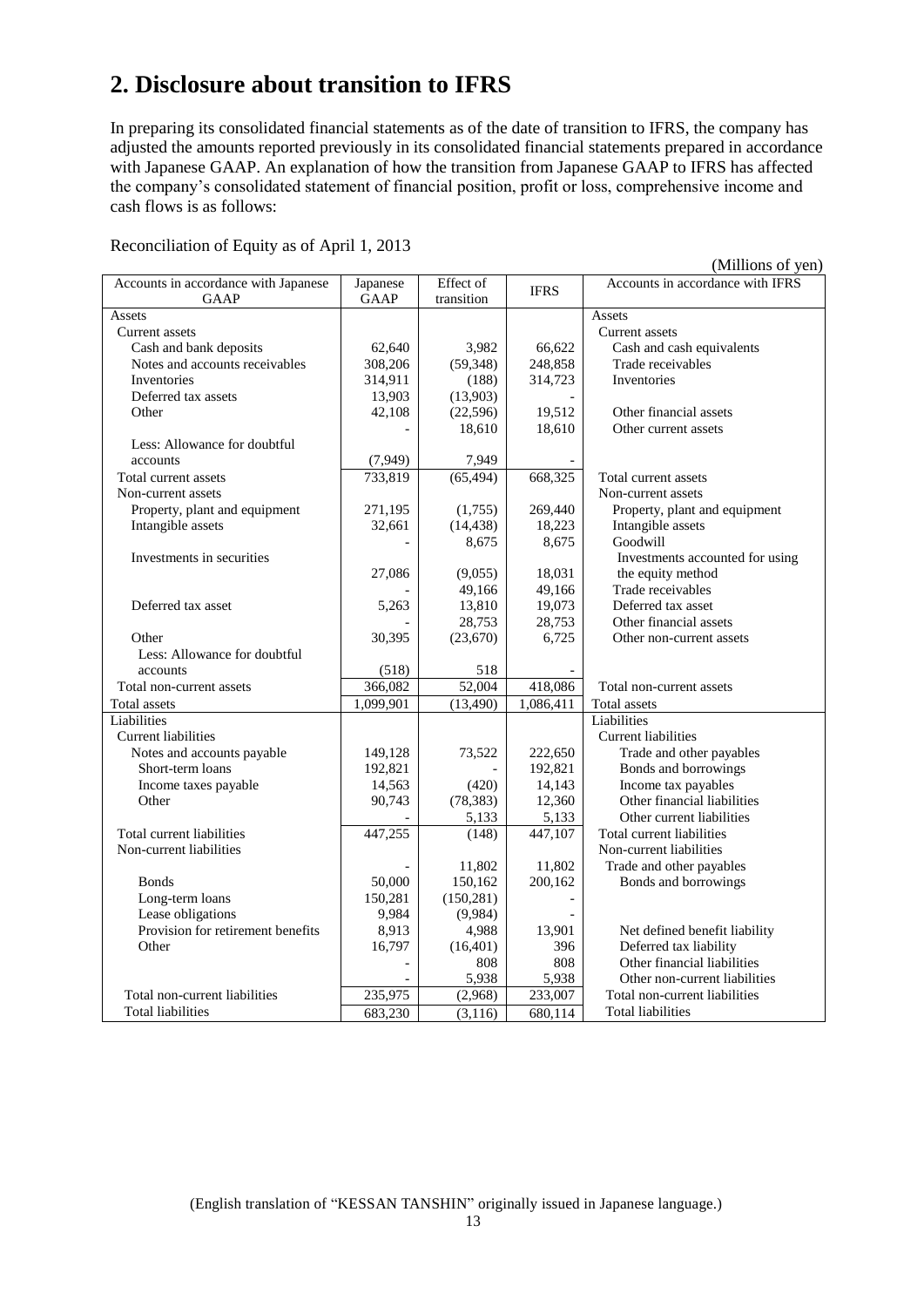| Accounts in accordance with Japanese | Japanese  | Effect of  | <b>IFRS</b> | Accounts in accordance with IFRS    |
|--------------------------------------|-----------|------------|-------------|-------------------------------------|
| <b>GAAP</b>                          | GAAP      | transition |             |                                     |
| <b>Net Assets</b>                    |           |            |             | Equity                              |
|                                      |           |            |             | Equity attribute to owners of the   |
| Shareholders' equity                 |           |            |             | parent                              |
| Common stock                         | 81,577    |            | 81,577      | Common stock                        |
| Capital surplus                      | 84,500    | (597)      | 83,903      | Capital surplus                     |
| Retained earnings                    | 199,779   | (13,999)   | 185,780     | Retained earnings                   |
| Treasury stock                       | (3,982)   |            | (3,982)     | Treasury stock, at cost             |
| Total Shareholders' equity           | 361,874   | (361, 874) |             |                                     |
| Accumulated other comprehensive      |           |            |             |                                     |
| income                               |           |            |             |                                     |
| Net unrealized gains on securities   | 3,056     | (3,056)    |             |                                     |
| Deferred losses on hedges            | (2,323)   | 2,323      |             |                                     |
| Foreign currency translation         |           |            |             |                                     |
| adjustments                          | (1,444)   | 1,444      |             |                                     |
| Total accumulated other              |           |            |             |                                     |
| comprehensive income                 | (711)     | 4,439      | 3,728       | Accumulated other comprehensive     |
|                                      |           |            |             | income                              |
| Subscription rights to shares        | 766       | (766)      |             |                                     |
|                                      |           |            |             |                                     |
|                                      |           | 351,006    | 351,006     | Total equity attribute to owners of |
|                                      |           |            |             | the parent                          |
| Minority interests                   | 54,742    | 549        | 55,291      | Non-controlling interests           |
| Total net assets                     | 416,671   | (10, 374)  | 406,297     | Total equity                        |
| Total liabilities and net assets     | 1,099,901 | (13, 490)  | 1,086,411   | Total liabilities and equity        |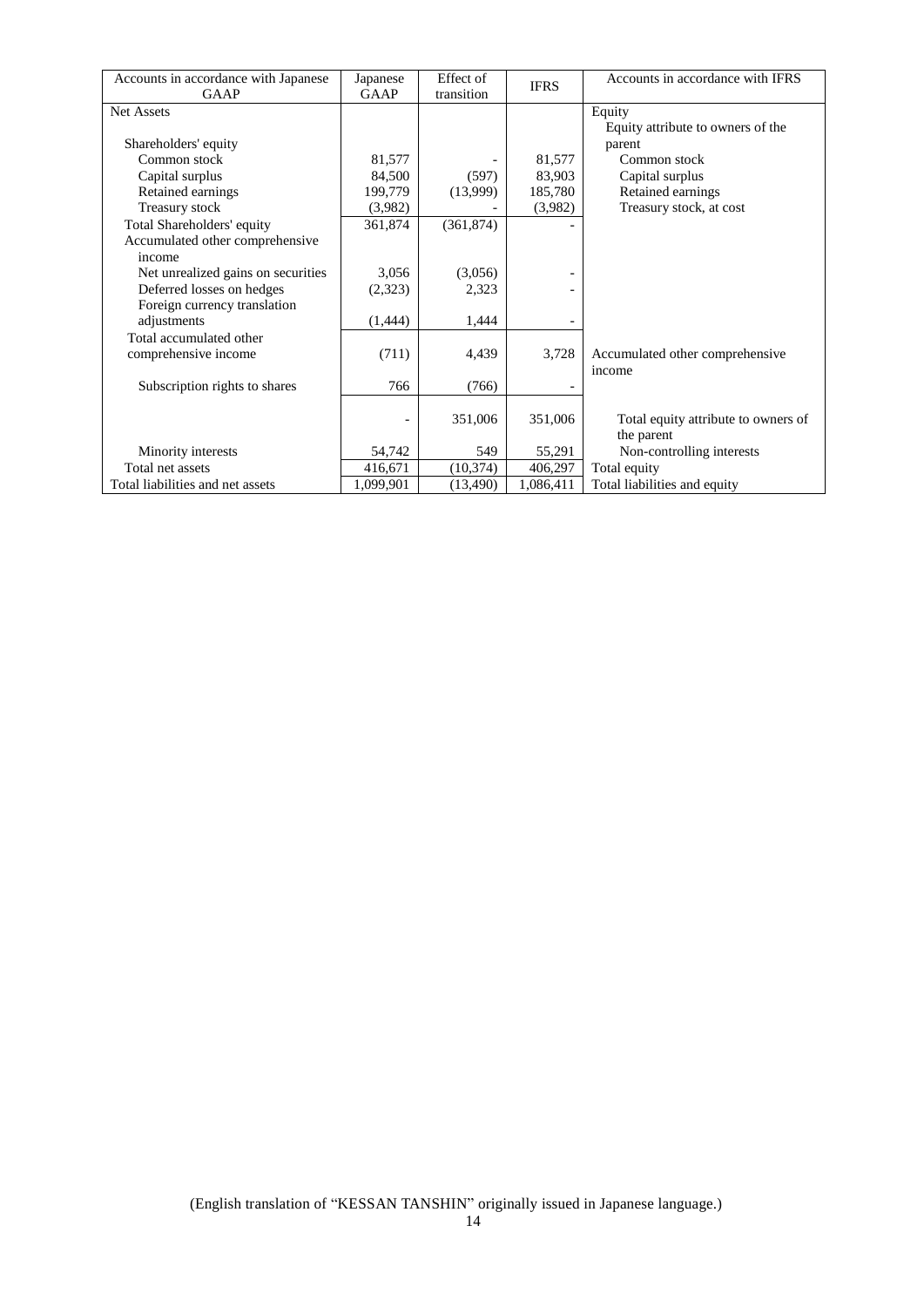## Reconciliation of Equity as of March 31, 2014

(Millions of yen)

| Accounts in accordance with Japanese | Japanese    | Effect of  | <b>IFRS</b> | Accounts in accordance with IFRS |
|--------------------------------------|-------------|------------|-------------|----------------------------------|
| <b>GAAP</b>                          | <b>GAAP</b> | transition |             |                                  |
| Assets                               |             |            |             | Assets                           |
| Current assets                       |             |            |             | Current assets                   |
| Cash and bank deposits               | 53,353      | 319        | 53,672      | Cash and cash equivalents        |
| Trade receivables                    | 302,618     | (54,222)   | 248,396     | Trade and other receivables      |
| Inventories                          | 321,272     | (119)      | 321,153     | Inventories                      |
| Deferred tax assets                  | 11,186      | (11, 186)  |             |                                  |
| Other                                | 40,208      | (10,796)   | 29,412      | Other financial assets           |
|                                      |             | 10,460     | 10,460      | Other current assets             |
| Less: Allowance for doubtful         |             |            |             |                                  |
| accounts                             | (9,700)     | 9,700      |             |                                  |
| Total current assets                 | 718,937     | (55, 844)  | 663,093     | Total current assets             |
| Non-current assets                   |             |            |             | Non-current assets               |
| Property, plant and equipment        | 288,947     | (3,434)    | 285,513     | Property, plant and equipment    |
| Intangible assets                    | 22,727      | (9,709)    | 13,018      | Intangible assets                |
|                                      |             | 8,646      | 8,646       | Goodwill                         |
| Investments in securities            |             |            |             | Investments accounted for using  |
|                                      | 33,345      | (9,976)    | 23,369      | the equity method                |
|                                      |             | 50,744     | 50,744      | Trade and other receivables      |
| Deferred tax asset                   | 6,222       | 10,561     | 16,783      | Deferred tax asset               |
|                                      |             | 30,145     | 30,145      | Other financial assets           |
| Net defined benefit asset            | 452         | 9,351      | 9,803       | Other non-current assets         |
| Other                                | 16,896      | (16,896)   |             |                                  |
| Less: Allowance for doubtful         |             |            |             |                                  |
| accounts                             | (335)       | 335        |             |                                  |
| Total non-current assets             | 368,254     | 69,767     | 438,021     | Total non-current assets         |
| Total assets                         | 1,087,191   | 13,923     | 1,101,114   | Total assets                     |
| Liabilities                          |             |            |             | Liabilities                      |
| <b>Current liabilities</b>           |             |            |             | <b>Current liabilities</b>       |
| Notes and accounts payable           | 143,134     | 66,802     | 209,936     | Trade and other payables         |
|                                      |             |            |             |                                  |
| Short-term loans                     | 211,801     | 7,957      | 219,758     | Bonds and borrowings             |
| Income taxes payable                 | 8,699       | (493)      | 8,206       | Income tax payables              |
| Other                                | 83,326      | (71, 884)  | 11,442      | Other financial liabilities      |
|                                      |             | 5,388      | 5,388       | Other current liabilities        |
| Total current liabilities            | 446,960     | 7,770      | 454,730     | Total current liabilities        |
| Non-current liabilities              |             |            |             | Non-current liabilities          |
|                                      |             | 19,331     | 19,331      | Trade and other payables         |
| <b>Bonds</b>                         | 20,000      | 131,542    | 151,542     | Bonds and borrowings             |
| Long-term loans                      | 131,610     | (131, 610) |             |                                  |
| Lease obligations                    | 15,942      | (15,942)   |             |                                  |
| Provision for retirement benefits    | 12,563      | (58)       | 12,505      | Net defined benefit liability    |
| Other                                | 12,476      | (12, 281)  | 195         | Deferred tax liability           |
|                                      |             | 280        | 280         | Other financial liabilities      |
|                                      |             | 6,578      | 6,578       | Other non-current liabilities    |
| Total non-current liabilities        | 192,591     | (2,160)    | 190,431     | Total non-current liabilities    |
| <b>Total liabilities</b>             | 639,551     | 5,610      | 645,161     | <b>Total liabilities</b>         |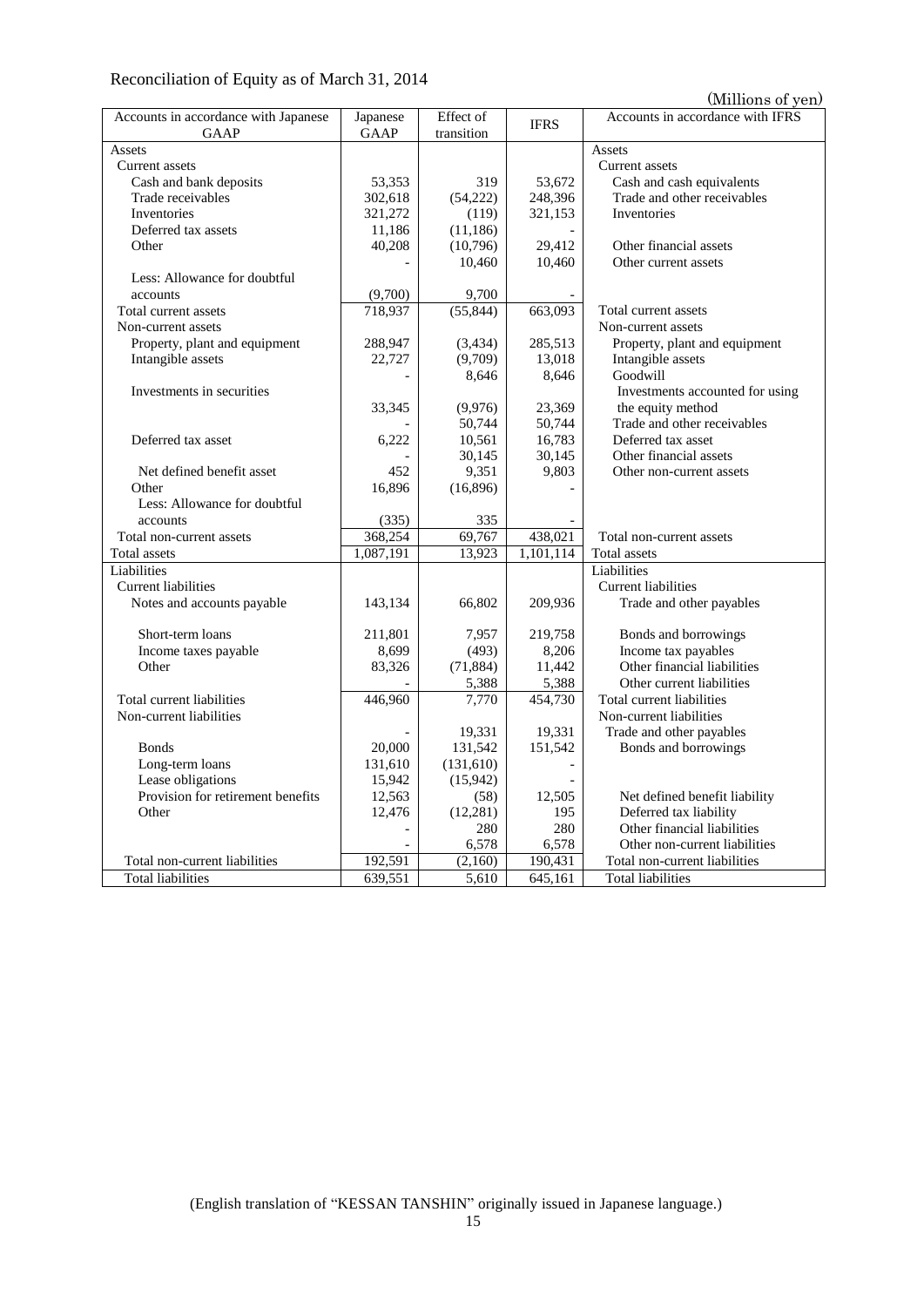| Accounts in accordance with Japanese | Japanese    | Effect of  | <b>IFRS</b> | Accounts in accordance with IFRS    |
|--------------------------------------|-------------|------------|-------------|-------------------------------------|
| <b>GAAP</b>                          | <b>GAAP</b> | transition |             |                                     |
| <b>Net Assets</b>                    |             |            |             |                                     |
|                                      |             |            |             | Equity attribute to owners of the   |
| Shareholders' equity                 |             |            |             | parent                              |
| Common stock                         | 81,577      |            | 81,577      | Common stock                        |
| Capital surplus                      | 84,893      | (597)      | 84,296      | Capital surplus                     |
| Retained earnings                    | 220,122     | (8,144)    | 211,978     | Retained earnings                   |
| Treasury stock                       | (3,237)     |            | (3,237)     | Treasury stock, at cost             |
| Total Shareholders' equity           | 383,355     | (383, 355) |             |                                     |
| Net unrealized gains on securities   | 3,746       | (3,746)    |             |                                     |
| Deferred losses on hedges            | (282)       | 282        |             |                                     |
| Foreign currency translation         |             |            |             |                                     |
| adjustments                          | 14,058      | (14,058)   |             |                                     |
| Remeasurements of defined            |             |            |             |                                     |
| benefit plans                        | (12, 496)   | 12,496     |             |                                     |
| Accumulated other comprehensive      |             |            |             |                                     |
| income                               | 5,026       | 17,364     | 22,390      |                                     |
| Subscription rights to shares        | 766         | (766)      |             |                                     |
|                                      |             |            |             |                                     |
|                                      |             | 397,004    | 397,004     | Total equity attribute to owners of |
|                                      |             |            |             | the parent                          |
| Minority interests                   | 58,493      | 456        | 58,949      | Non-controlling interests           |
| Total net assets                     | 447,640     | 8,313      | 455,953     | Total equity                        |
| Total liabilities and net assets     | 1,087,191   | 13,923     | 1,101,114   | Total liabilities and equity        |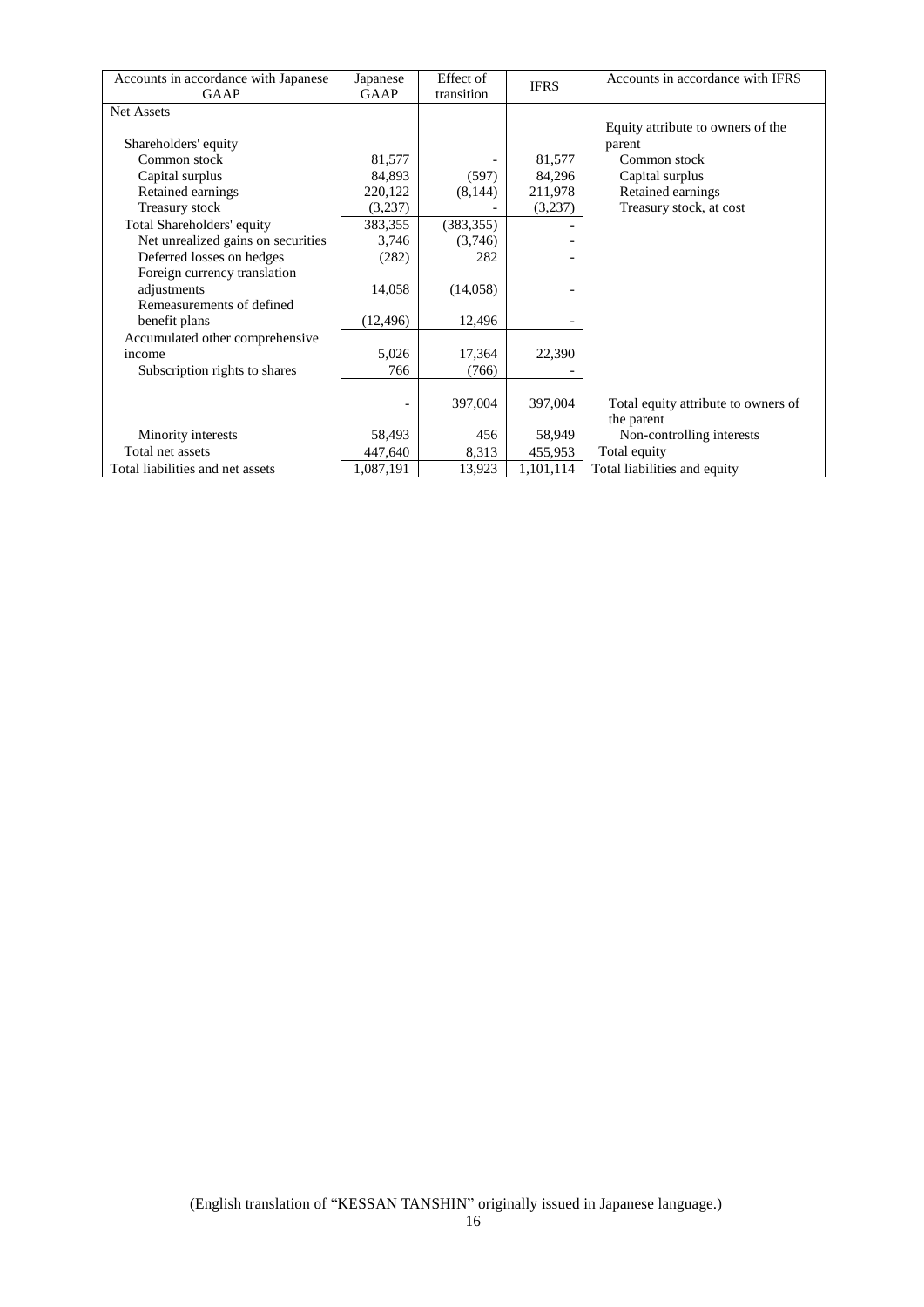#### Reconciliation of Profit or Loss and Comprehensive Income for the Year Ended March 31, 2014 (Millions of yen)

|                                      |            |            |             | (TATHING OF ACITY                        |
|--------------------------------------|------------|------------|-------------|------------------------------------------|
| Accounts in accordance with Japanese | Japanese   | Effect of  | <b>IFRS</b> | Accounts in accordance with IFRS         |
| <b>GAAP</b>                          | GAAP       | transition |             |                                          |
| Net sales                            | 802,988    |            | 802,988     | Revenue                                  |
| Cost of sales                        | (573, 501) | 978        | (572, 523)  | Cost of sales                            |
| Gross profit                         | 229,487    | 978        | 230,465     | Gross operating profit                   |
| Selling, general and administrative  |            |            |             | Selling, general and administrative      |
| expenses                             | (160, 324) | 6,063      | (154,261)   | expenses                                 |
|                                      |            | 6,475      | 6,475       | Other income                             |
|                                      |            | (7,816)    | (7,816)     | Other expenses                           |
| Operating income                     | 69,163     | 5,700      | 74,863      | Operating profit                         |
|                                      |            | 4,226      | 4,226       | Financial income                         |
|                                      |            | (19,080)   | (19,080)    | Financial expenses                       |
|                                      |            |            |             | Share of profits (losses) of investments |
|                                      |            | 243        | 243         | accounted for using the equity method    |
| Non-operating income                 | 8,812      |            |             |                                          |
|                                      |            | (8, 812)   |             |                                          |
| Non-operating expenses               | (24,304)   | 24,304     |             |                                          |
| <b>Extraordinary Income</b>          | 2,144      | (2,144)    |             |                                          |
| <b>Extraordinary losses</b>          | (3,040)    | 3,040      |             |                                          |
| Income before income taxes and       |            |            |             |                                          |
| minority interests                   | 52,775     | 7,477      | 60,252      | Income before income taxes               |
| Income taxes                         | (17,594)   | (682)      | (18,276)    | Income taxes                             |
| Income before minority interests     | 35,181     | 6,795      | 41,976      | Net income                               |

|                                              |                  |                         |             | (Millions of yen)                       |  |
|----------------------------------------------|------------------|-------------------------|-------------|-----------------------------------------|--|
| Accounts in accordance with Japanese<br>GAAP | Japanese<br>GAAP | Effect of<br>transition | <b>IFRS</b> | Accounts in accordance with IFRS        |  |
| Income before minority interests             | 35,181           | 6,795                   | 41,976      | Profit for the year                     |  |
| Other comprehensive income (loss)            |                  |                         |             | Other comprehensive income              |  |
|                                              |                  |                         |             | Items that cannot be reclassified into  |  |
|                                              |                  |                         |             | net income                              |  |
|                                              |                  |                         |             | Net gains and losses from               |  |
| Net unrealized gains (losses) on             |                  |                         |             | financial assets measured at fair       |  |
| securities                                   | 687              | 137                     | 824         | value through OCI                       |  |
| Remeasurements of defined                    |                  |                         |             | Remeasurements of defined               |  |
| benefit plans                                | 1,775            | (1,087)                 | 688         | benefit obligations                     |  |
|                                              |                  |                         |             | Other comprehensive income of           |  |
|                                              |                  | 3                       | 3           | equity method associates                |  |
|                                              |                  |                         |             | Items that can be reclassified into net |  |
|                                              |                  |                         |             | income                                  |  |
| Foreign currency translation                 |                  |                         |             | Foreign currency translation            |  |
| adjustments                                  | 14.547           | 160                     | 14,707      | adjustments                             |  |
| Deferred gains (losses) on hedges            | 1,939            | (30)                    | 1,909       | Cash flow hedges                        |  |
| Share of other comprehensive                 |                  |                         |             |                                         |  |
| income of companies accounted for            |                  |                         |             | Other comprehensive income of           |  |
| by the equity method                         | 3,478            | 17                      | 3,495       | equity method associates                |  |
|                                              |                  |                         |             | Other comprehensive income,             |  |
|                                              | 22,426           | (800)                   | 21,626      | net of taxes                            |  |
| Comprehensive income                         | 57,607           | 5,995                   | 63,602      | Comprehensive income                    |  |
| Comprehensive income attributable            |                  |                         |             | Comprehensive income attributable       |  |
| to shareholders of the Company               | 48,942           | 5,467                   | 54,409      | to owners of the parent                 |  |
| Comprehensive income attributable            |                  |                         |             |                                         |  |
| to minority interests                        | 8,665            | 528                     | 9,193       | Non-controlling interests               |  |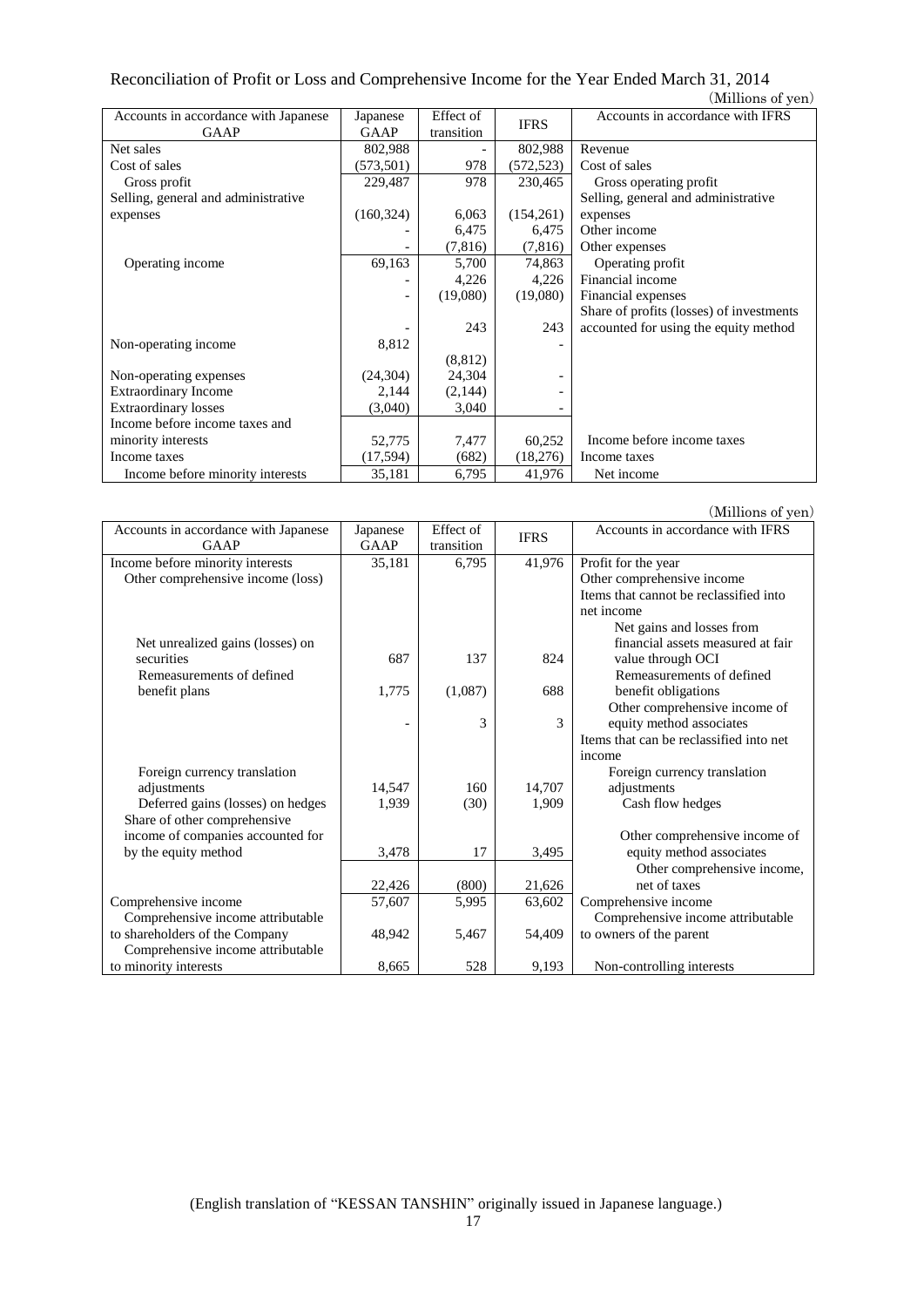## **Notes to reconciliation of Japanese GAAP to IFRS**

Reconciling the items below result from changes in presentation in the consolidated statement of financial position and have no impact on the consolidated statement of profit or loss and retained earnings.

- Under Japanese GAAP, trade receivables and liabilities that occur in ordinary business are presented in current assets and liabilities based on the company's normal operating cycle criteria. Assets and liabilities that are settled after 12 months have been disclosed as non-current assets and liabilities independently under IFRS because the company cannot define the normal operating cycle in IFRS.
- Under Japanese GAAP, the consolidated group securitizes certain trade receivables and derecognizes those receivables that meet the criteria for derecognition under Japanese GAAP. Under IFRS, trade receivables that do not meet the criteria of derecognition for financial instruments are recognized as trade receivables and related liabilities are recognized as short-term debt.
- Under Japanese GAAP, deferred tax assets and liabilities are presented separately according to their attributes in current assets and liabilities and non-current assets and liabilities. They have been reclassified as non- current assets and liabilities under IFRS.
- Under Japanese GAAP, affiliates' stocks are included in investments in securities. This has been disclosed as investments accounted for using the equity method as defined in IFRS independently.
- Under Japanese GAAP, interest income, interest income on installment sales, and dividend income are presented in non-operating income. They have been reclassified as financial income under IFRS.
- Under Japanese GAAP, interest expense and foreign exchange loss are presented in non-operating expense. They have been reclassified as financial expense under IFRS.
- Under Japanese GAAP, gains on sales of property, plant and equipment are presented in extraordinary income. This has been reclassified as other income under IFRS.
- Under Japanese GAAP, gains on sales of subsidiaries and affiliates' stocks are presented in extraordinary income. This has been reclassified as financial income under IFRS.
- Under Japanese GAAP, business structure improvement expenses and impairment losses are presented in extraordinary losses. They have been reclassified as other expenses under IFRS.

|                                               |                 | (Millions of yen) |
|-----------------------------------------------|-----------------|-------------------|
|                                               | As of March 31, | As of April 1,    |
|                                               | 2014            | 2013              |
| Retained earnings under Japanese GAAP         | 220,122         | 199,779           |
| Goodwill (see notes $(1)$ )                   | 5,293           |                   |
| Employee benefits (see notes (2))             | (19, 583)       | (19, 643)         |
| Income taxes (see notes $(3)$ )               | 7,941           | 8,754             |
| Foreign currency translation adjustments (see |                 |                   |
| notes $(4)$ )                                 | (3,184)         | (3,184)           |
| Other                                         | 1,389           | 74                |
| Retained earnings under IFRS                  | 211,978         | 185,780           |

The following table shows the transition effect on retained earnings.